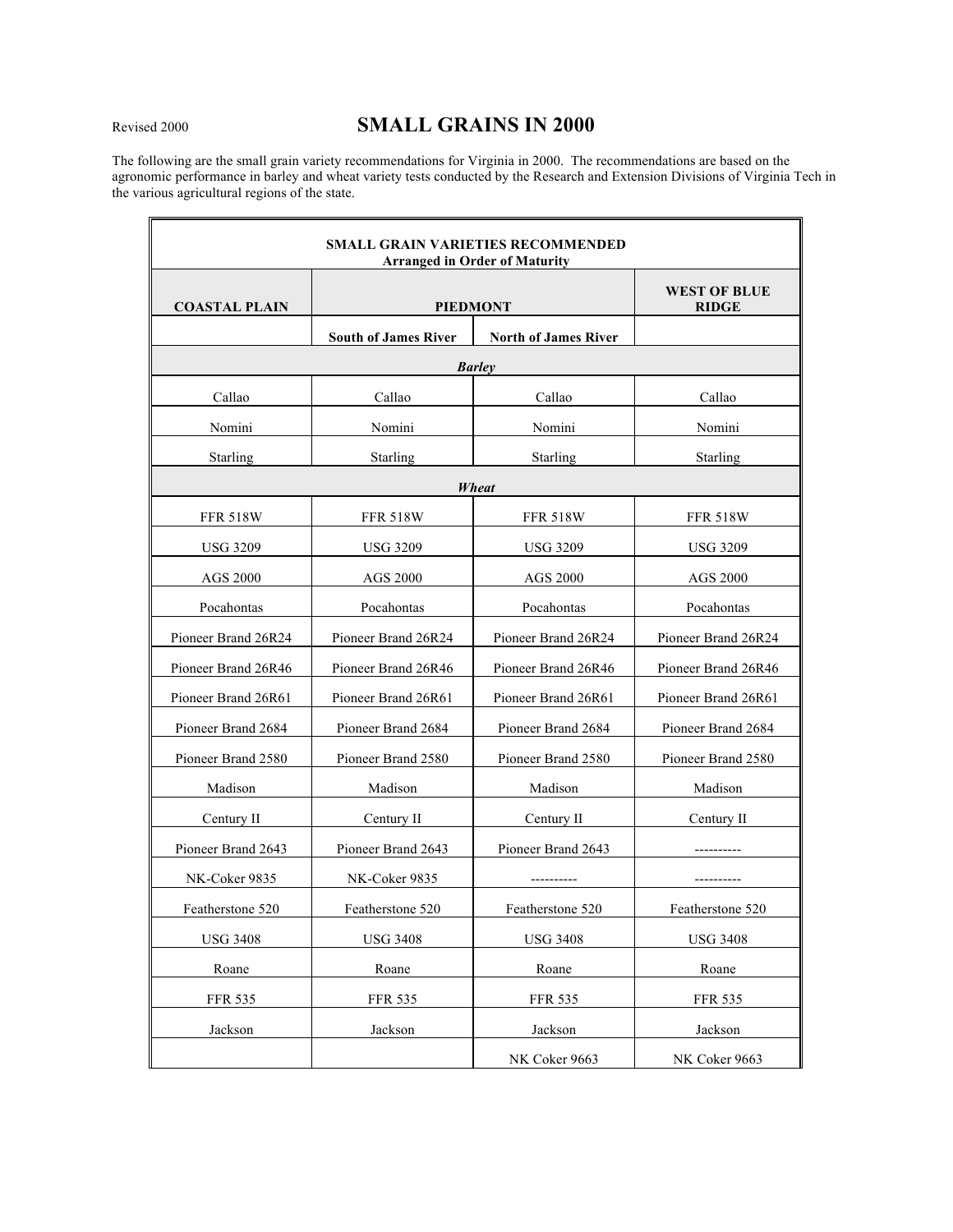#### **COMMERCIAL BARLEY ENTRIES**

Virginia Tech and Virginia Crop Improvement Association, 9142 Atlee Station Road, Mechanicsville, VA 23116 - Callao, Nomini, Starling, and Wysor.

#### **COMMERCIAL AND EXPERIMENTAL WHEAT ENTRIES**

AgriBiotech, Inc., 120 Corporate Park Drive, Henderson, NV 89014 - HTW215 and HTW275.

AGSouth Genetics, PO Box 88823, Dunwoody, GA 30356 - AGS 2000.

Agripro Seeds, Inc., PO Box 2962, Shawnee Mission, KS 66201-1362 - AgriPro Mason and AgriPro Patton.

University of Arkansas, Dept. of Agronomy, 115 Plant Science, Fayetteville, AR 72701 - AR494B-2-2, AR584A-3-1, and AR656-5-1.

Featherstone Seed Company, 13941 Genito Road, Amelia, VA 23002 - Featherstone 520.

University of Georgia, GA Station, 1109 Experiment Street, Griffin, GA 30223 - GA90524E35, GA901146E15, and GA88622E51.

Hoffman Seeds, Inc., 144 Main Street, Landisville, PA 17538 - Hoffman 95 and Century II.

University of Kentucky, Kentucky Foundation Seed Project, PO Box 11950, Lexington, KY 40579 - KY86C-804-14-2.

North Carolina State University, 840 Method Rd, Unit 3, Box 7629, Raleigh, NC 27695-7629 - Arcia (triticale).

Novartis Seeds, Inc., Box 340, Hartsville, SC 29550 - NK Coker 9663, NK Coker 9835, NK Coker 9704, and BL930390.

Pioneer Hibred International, Inc., Eastern Division, Tipton, IN 47072 - Pioneer Brand 2580, Pioneer Brand 2643, Pioneer Brand 26R46,

Pioneer Brand 26R61, Pioneer Brand 2684, Pioneer Brand 26R24, XW681, and XW682.

Resource Seeds, Inc., 2355 Rice Pike, Union, KY 41091 - Trical 498 (triticale).

Southern States Cooperative, PO Box 26234, Richmond, VA 23260 - FFR 518W, FFR 522W, FFR 555W, FFR 566W, and FFRXP 2704. Uni-South Genetics, 2640-C Nolensville Road, Nashville, TN 37211 - USG 3209 and USG 3408.

Virginia Tech and Virginia Crop Improvement Association, 9142 Atlee Station Road, Mechanicsville, VA 23111 - Massey, Madison, Jackson, Pocahontas, Roane, and all lines prefixed by VA. Lines prefixed by VAN are joint entries from Virginia and North Carolina.

Appreciation is expressed to Agribiotech, Inc., AgriPro Seeds, Inc., AGSouth Genetics, Featherstone Seed Co., Hoffman Seeds, Inc., Novartis Seeds, Inc., Pioneer Hibred International, Inc., Resource Seeds, Inc., Southern States Cooperative, UniSouth Genetics, Inc., Virginia Crop Improvement Association and the Virginia Small Grains Check-Off Board for their financial support of the small grains variety testing program at Virginia Tech.

Conducted and summarized by the following Virginia Tech employees: Dr. Daniel E. Brann, Extension Agronomist, Grains; Dr. Carl Griffey, Small Grains Breeder; Mr. Harry Behl, Agricultural Supervisor; Ms. Elizabeth Rucker and Mr. Tom Pridgen, Research Associates. Location Supervisors: Mr. Tom Custis (Painter); Mr. Bobby Ashburn (Holland); Mr. Bob Pitman, Mr. Mark Vaughn, and Mr. Charles Sanford (Warsaw); Mr. Bill Wilkinson III and Mr. Bud Wilmouth (Blackstone); Dr. Carl Griffey and Mr. Tom Pridgen (Blacksburg); Mr. Tom Stanley, Mr. Robert A. Clark, and the Mathias Family (Shenandoah Valley); Mr. David Starner and Mr. Denton Dixon (Orange).

#### **INTRODUCTION**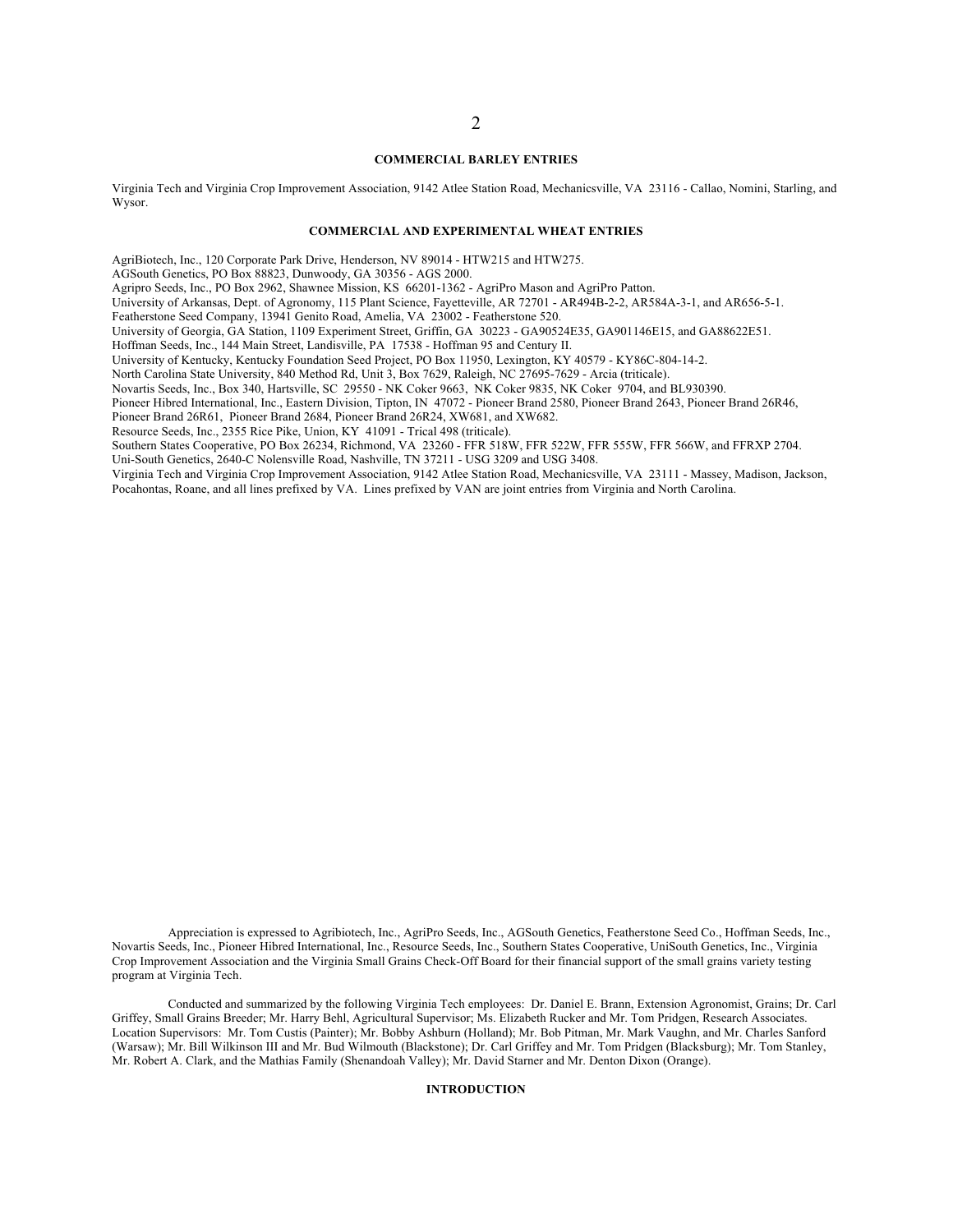The attached tables present results from barley and wheat varietal tests conducted in Virginia in 1998-2000. Yield data are given for individual locations; yield and other performance characteristics are averaged over the number of locations indicated. Performance of a given variety often varies widely over locations and years which makes multiple location-year averages a more valid indication of expected performance than data from a single year or location. All tests in 1999-2000 were grown in seven-inch rows planted at 22 seeds per row foot with the exception of Blacksburg and Warsaw which were grown in six-inch rows at 22 seeds per row foot. The plots were trimmed during the winter to 9 feet in length. Details about management practices for barley and wheat are included in the bulletin. The only herbicide used at most locations was Harmony Extra7.

#### **BARLEY VARIETIES**

Virginia has an excellent climate for barley production as shown by multi-year over-location averages of almost 120 bu/a. Two producers in the 2000 Virginia Small Grains Yield Contest had entries over 150 bu/a.

Barley is considered good feed for horses, dairy animals, beef, sheep, and some laying hens. The problem is that these industries in Virginia use only limited quantities of barley. Profitable barley production on more than 50,000 acres in Virginia is going to require revived international market opportunities and/or development of barley varieties that the poultry and swine feeders want to buy. International markets will improve sometime. When the international market does improve, we will need varieties with genetic potential of test weights exceeding 50 lb/bu.. Dr. Carl Griffey, Virginia Tech=s small grains breeder, has developed barley lines that stand better than Callao and have **excellent** test weight. He is also trying to put the poultry and swine industries back in the barley buying mode by developing hulless barley varieties.

The importance of Virginia's barley breeding program to the state and region is evident in the yield results. Note that the top entries are Virginia Tech lines that have excellent test weight, varying maturity and they generally stand better than Callao. The breeding program is preparing for the time when international and regional markets return.

Nomini and Starling continue to perform well and have good but not excellent test weight. Nomini is earlier than average whereas Starling is later than average. Callao, a short bearded variety, has EXCELLENT test weight with a three-year average above 50 lb/bu. Callao is early, short, and has good barley yellow dwarf tolerance. The major negative characteristic of Callao is its tendancy to lodge if fertilized to develop high yields. The use of the plant growth regulator Cerone7 and intensive management should be a part of the decision to grow Callao.

Starling is similar to Nomini in yield, but has less than average test weight. Starling is susceptible to net blotch, but generally has the best disease resistance and "stay green" available in any barley. Starling is about three days later than Nomini, and thus should make an excellent companion barley for those wishing to grow barley for silage. Starling is recommended statewide, but will likely show its maximum benefit in the Piedmont and mountainous areas. Seed of Nomini, Callao, and Starling barley should be available to producers in adequate quantities. One or more of the new barley lines will likely be released in the next year and be available to seedsmen by 2003.

The standability of all released barley varieties is greatly improved with the application of Cerone7. Consideration of Cerone7 application is recommended when all current barley varieties are fertilized to develop in excess of 100 bu/acre yields. Close cooperation between the barley breeding programs in Virginia and North Carolina and greater communication with current and potential barley markets can hopefully develop a bright future for a premium quality feed grain.

## **SUMMARY OF BARLEY MANAGEMENT PRACTICES FOR THE 2000 HARVEST SEASON**

**Blacksburg** - Planted October 7, 1999. Preplant fertilizer was 25-50-100 October 6, 1999. Site was fertilized with 75-0-0 using 30% UAN solution plus 0.6 oz Harmony Extra7 March 10, 2000. Harvest occurred on June 7, 2000.

**Blackstone** - Planted October 27, 1999. Preplant fertilizer was 300 lb 10-20-20 October 8, 1999. Site was fertilized with 50 lb N using liquid nitrogen + 0.5 oz Harmony Extra7 + 0.125% X-777 February 24, 2000. Liquid nitrogen was applied at 75 lb March 20, 2000. Lannate LV7 at 1 pt was applied May 5, 2000. Harvest occurred on June 8, 2000.

**Painter** - Planted November 1, 1999. Preplant fertilizer was 500 lbs/A 5-10-10 October 29, 1999. Fifty lbs N using 30% and 0.5 oz Harmony Extra7 were applied March 2, 2000. Thirty lb N using 30% was applied April 7, 2000. Harvest occurred on June 22, 2000.

**Warsaw** - Planted October 25, 1999. Preplant fertilizer was 30-80-100 applied October 25, 1999. Fertilization at 25-0-0-3 was applied December 17, 1999 with 0.6 oz Harmony Extra7. Fertilization at 35-0-04 was applied February 23, 2000. Fertilization at 50-0-0-6 was applied March 25, 2000. Two oz Warrior T7 was applied April 24, 2000. Harvest occurred June 8-9, 2000. **Orange** - Planted October 19, 1999. Sixty lbs N were applied March 29, 2000. Harvest occurred on June 12-20, 2000.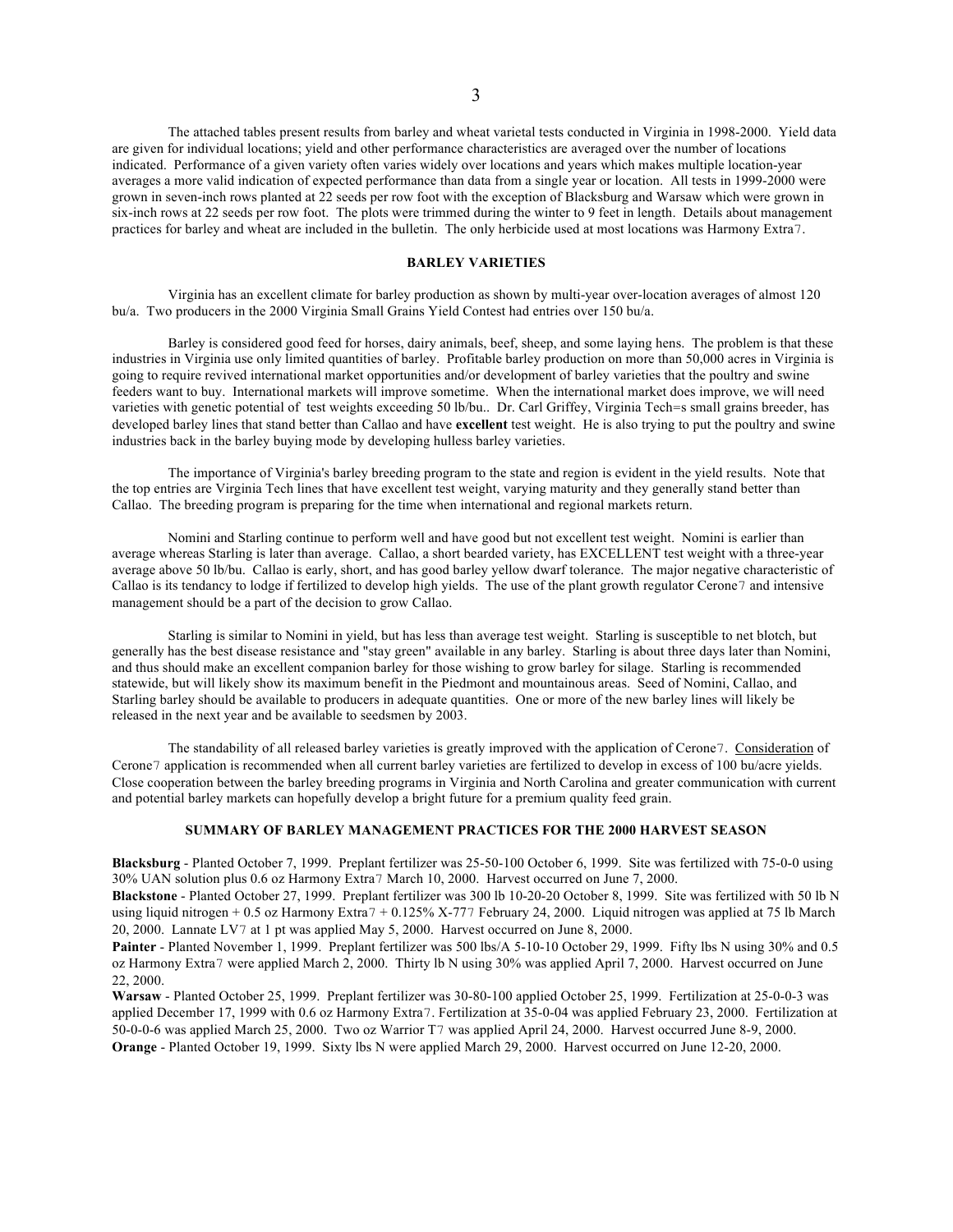| <b>Brand/Variety</b>    | <b>Blacksburg</b> | <b>Blackstone</b><br>bu/acre- | Warsaw  | Orange  | Average |
|-------------------------|-------------------|-------------------------------|---------|---------|---------|
| <b>NOMINI</b>           | $135 +$           | $\mathsf C$                   | 133     | $122 +$ | $130 +$ |
| <b>STARLING</b>         | $132 +$           | $\mathsf{C}$                  | 132     | 100     | 121     |
| VA97B-175               | 126               | 111                           | 141     | 97      | 119     |
| VA97B-178               | 124               | 107                           | $146 +$ | 93      | 118     |
| VA96-44-304             | 116               | 109                           | 137     | 111     | 118     |
| VA97B-176               | $133 +$           | 101                           | 139     | 95      | 117     |
| VA96-44-307             | 120               | 109                           | 138     | 100     | 117     |
| VA97B-389               | 117               | 108                           | 127     | 116     | 117     |
| VA96B-113               | $133 +$           | 97                            | 137     | 103     | 117     |
| VA97B-398               | 125               | 110                           | 132     | 95      | 116     |
| VA96-44-321             | 131               | 100                           | 131     | 103     | 116     |
| VA98B-213               | 131               | 95                            | $146 +$ | 94      | 116     |
| <b>CALLAO</b>           | 124               | 109                           | 141     | 87      | 115     |
| VA97B-285               | 124               | 103                           | 125     | 110     | 115     |
| VA98B-21                | $114 -$           | 105                           | $145 +$ | 93      | 114     |
| VA97B-188               | 117               | 103                           | 130     | 108     | 114     |
| VA98B-210               | 120               | 102                           | 132     | 103     | 114     |
| VA96B-248               | 121               | 93                            | 138     | 101     | 113     |
| VA92-42-46              | 121               | $\mathsf C$                   | 126     | 92      | 113     |
| VA98B-112               | 131               | 96                            | 141     | 83      | 113     |
| VA98B-204               | $136 +$           | 94                            | 135     | 83      | 112     |
| VA98B-178               | 124               | 106                           | 133     | 86      | 112     |
| <b>WYSOR</b>            | 124               | $\mathsf C$                   | $116 -$ | 95      | 112     |
| VA97B-275               | 119               | 98                            | 133     | 92      | 111     |
| NC96-2604               | 129               | 88                            | 123     | 105     | 111     |
| NC97-7613               | $114 -$           | 95                            | 123     | 106     | 110     |
| VA97B-388               | 128               | 92                            | $119 -$ | 97      | 109     |
| VA98B-264               | 118               | 101                           | 130     | 82      | 108     |
| NC97-7488               | $106 -$           | 98                            | $118 -$ | 98      | $105 -$ |
| VA98B-258               | $114 -$           | 91                            | 137     | 79      | $105 -$ |
| NC97-7493               | $106 -$           | 87                            | $117 -$ | 80      | 97 -    |
| <b>Location Average</b> | 123               | 100                           | 132     | 97      | 114     |
| L.S.D. (0.05)           | $\mathbf{9}$      | 15                            | 13      | 22      | 8       |
| C.V.                    | 5                 | 11                            | $\tau$  | 16      | 10      |
| Statewide Average       | 114               |                               |         |         |         |

**Table 1. Yield performance of entries in the Virginia Tech Barley Test, 2000 harvest.\***

\* Varieties are ordered by descending statewide averages. A plus or minus sign indicates a performance significantly above or below the test average.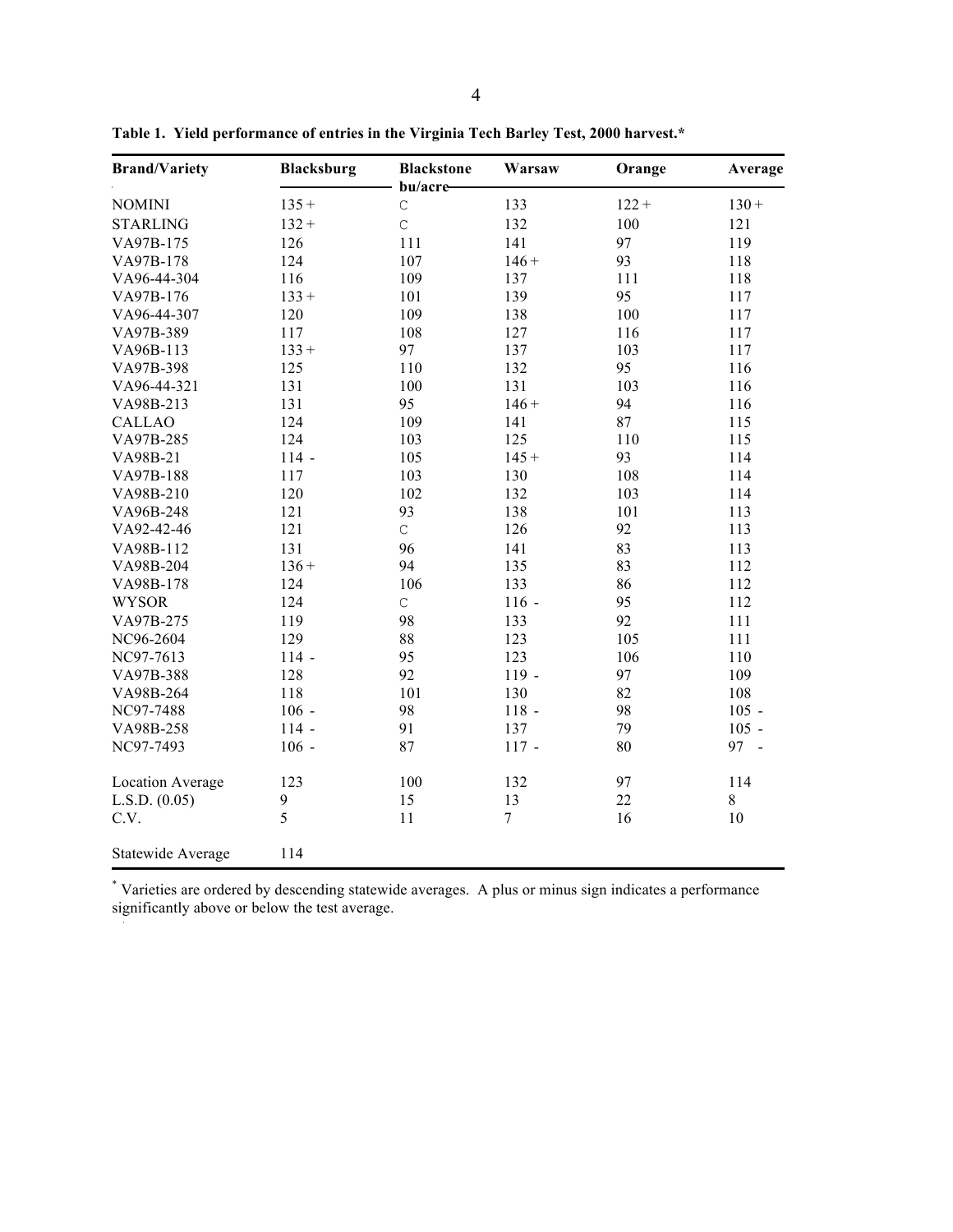| <b>Brand/Variety</b> | <b>Blacksburg</b> | Orange<br>bu/acre | Warsaw      | Average        |
|----------------------|-------------------|-------------------|-------------|----------------|
| VA97B-178            | 141               | 109               | $154 +$     | $135 +$        |
| VA97B-176            | $145 +$           | 102               | $153 +$     | 133            |
| <b>NOMINI</b>        | 137               | 117               | 141         | 132            |
| VA96-44-307          | 137               | 107               | 150         | 131            |
| VA96-44-321          | 139               | 109               | 145         | 131            |
| VA96-44-304          | 131               | 111               | 148         | 130            |
| VA96B-248            | 133               | 109               | 146         | 129            |
| VA97B-388            | 143               | 113               | $129 -$     | 128            |
| <b>STARLING</b>      | 136               | 109               | 139         | 128            |
| VA97B-398            | 135               | 104               | 144         | 128            |
| VA97B-389            | 133               | 114               | 137         | 128            |
| VA97B-275            | 134               | 100               | 148         | 127            |
| <b>CALLAO</b>        | 133               | 98                | 144         | 125            |
| WYSOR                | 133               | 103               | $130 -$     | $122 -$        |
| Location Average     | 137               | 107               | 143         | 129            |
| L.S.D. (0.05)        | 7                 | 12                | $\,$ 8 $\,$ | 5              |
| C.V.                 | 5                 | 12                | 5           | $\overline{7}$ |
| Statewide Average    | 129               |                   |             |                |

Table 2. Two year average yield performance of entries in the Virginia Tech Barley Tests, 1999 and 2000 **harvests.\***

\* Varieties are ordered by descending statewide averages. A plus or minus sign indicates a performance significantly above or below the test average.

| <b>Brand/Variety</b> | <b>Blacksburg</b> | Orange  | Warsaw  | Average |
|----------------------|-------------------|---------|---------|---------|
|                      |                   |         | bu/acre |         |
| VA97B-178            | $130 +$           | 97      | $143 +$ | $123 +$ |
| <b>NOMINI</b>        | 126               | $107 +$ | 134     | 122     |
| VA96B-248            | 124               | 98      | 141     | 121     |
| VA96-44-307          | 126               | 96      | 137     | 120     |
| VA96-44-321          | 125               | 95      | 141     | 120     |
| <b>STARLING</b>      | 126               | 97      | 134     | 119     |
| VA96-44-304          | $118 -$           | 97      | 140     | 118     |
| <b>CALLAO</b>        | 124               | 89      | 138     | 117     |
| <b>WYSOR</b>         | $118 -$           | 90      | $125 -$ | $111 -$ |
| Location Average     | 124               | 96      | 137     | 119     |
| L.S.D. $(0.05)$      | 6                 | 9       | 6       | 4       |
| C.V.                 | 6                 | 12      | 5       | 8       |
| Statewide Average    | 119               |         |         |         |

Table 3. Three year average yield performance of entries in the Virginia Tech Barley Tests, 1998, 1999, and **2000 harvests.\***

\* Varieties are ordered by descending statewide averages. A plus or minus sign indicates a performance significantly above or below the test average.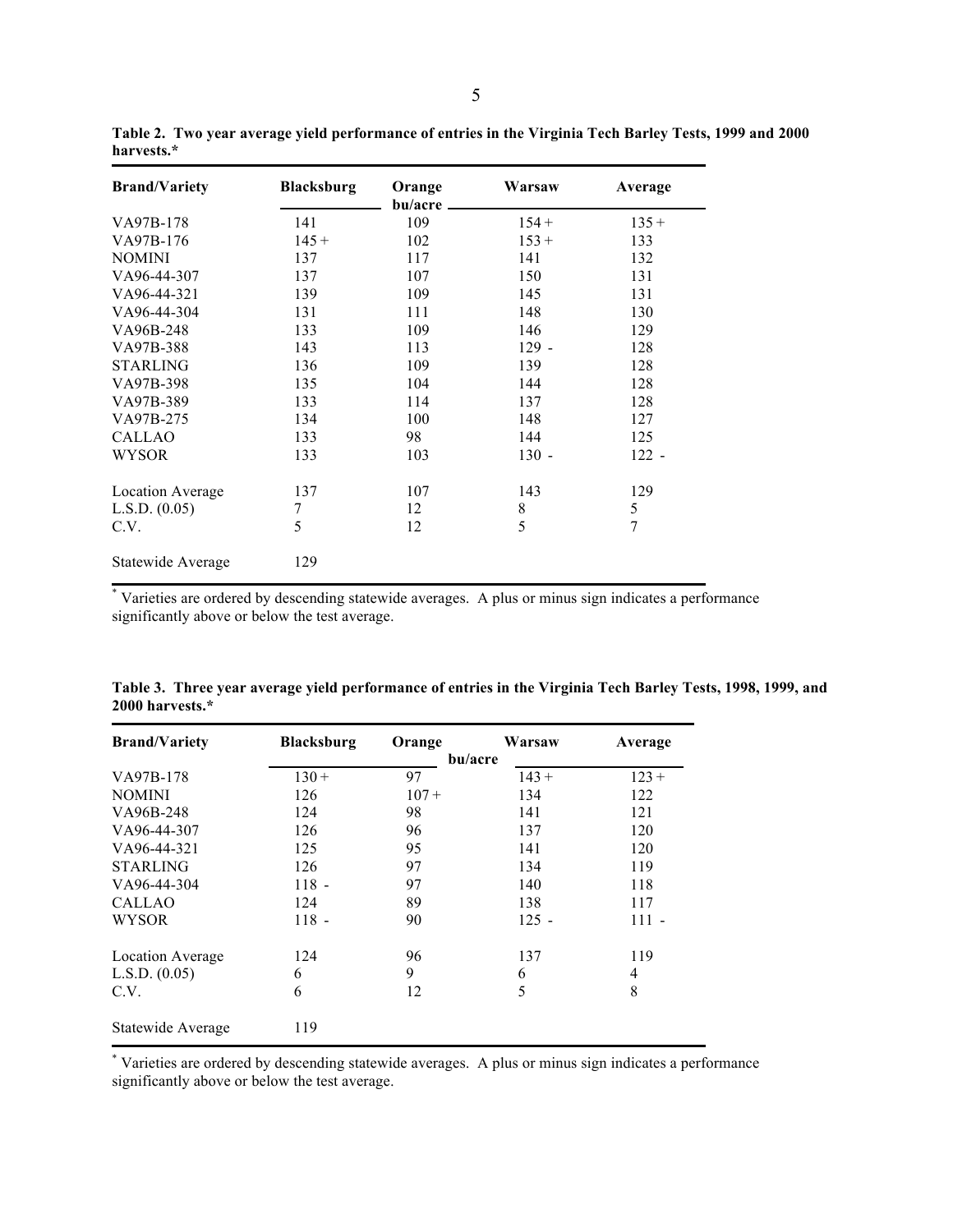| <b>Brand/Variety</b> | <b>Yield</b><br>(Bu/A)<br>(4) | <b>Test</b><br>Weight<br>(Lb)<br>(4) | Date<br><b>Headed</b><br>$(Mar. 31+)$<br>(4) | Height<br>(In)<br>(3)          | Lodging**<br>$(0.2 - 10)$<br>(5) | Leaf<br><b>Rust</b><br>(2)                 | Powdery<br><b>Mildew</b><br>$(0-9)$ $\times$<br>(2) |
|----------------------|-------------------------------|--------------------------------------|----------------------------------------------|--------------------------------|----------------------------------|--------------------------------------------|-----------------------------------------------------|
| <b>NOMINI</b>        | $130 +$                       | $47.6 -$                             | 16                                           | 43<br>$\boldsymbol{+}$         | $1.0 -$                          | 5                                          | $\boldsymbol{0}$                                    |
| <b>STARLING</b>      | 121                           | $47.4 -$                             | $20 +$                                       | 42<br>$\, +$                   | 1.3                              | $\overline{4}$<br>$\ddot{\phantom{a}}$     | $\mathbf{1}$                                        |
| VA97B-175            | 119                           | $51.8 +$                             | 15<br>$\sim$                                 | 35<br>$\ddot{\phantom{a}}$     | 1.7                              | 5                                          | $\boldsymbol{0}$                                    |
| VA97B-178            | 118                           | $51.6 +$                             | 17                                           | 36<br>$\Box$                   | 2.6                              | $\overline{4}$<br>$\blacksquare$           | $\boldsymbol{0}$                                    |
| VA96-44-304          | 118                           | 50.9                                 | 12<br>$\ddot{\phantom{a}}$                   | 34<br>$\overline{a}$           | 1.7                              | $\overline{4}$<br>L.                       | $\mathbf{1}$                                        |
| VA96B-113            | 117                           | $49.6 -$                             | 17                                           | 42<br>$+$                      | 1.7                              | 5                                          | $\boldsymbol{0}$                                    |
| VA97B-389            | 117                           | $52.3 +$                             | 19<br>$+$                                    | 39<br>$+$                      | $0.9 -$                          | 7<br>$+$                                   | $\boldsymbol{0}$                                    |
| VA97B-176            | 117                           | $52.6 +$                             | 15<br>$\sim$                                 | 36<br>$\sim$                   | 1.7                              | $\overline{4}$<br>$\overline{\phantom{a}}$ | $\boldsymbol{0}$                                    |
| VA96-44-307          | 117                           | 50.3                                 | 13<br>$\overline{a}$                         | 35<br>$\sim$                   | $1.0 -$                          | 4<br>$\mathbf{r}$                          | $\boldsymbol{0}$                                    |
| VA98B-213            | 116                           | 50.8                                 | 17                                           | 36<br>$\Box$                   | 1.6                              | 6<br>$+$                                   | $\mathbf{0}$                                        |
| VA97B-398            | 116                           | $52.1 +$                             | 14<br>$\blacksquare$                         | 35<br>$\blacksquare$           | 2.3                              | 5                                          | $\boldsymbol{0}$                                    |
| VA96-44-321          | 116                           | $51.4 +$                             | 17                                           | 37                             | $1.0 -$                          | 5                                          | $\boldsymbol{0}$                                    |
| VA97B-285            | 115                           | $52.5 +$                             | 19<br>$+$                                    | 38<br>$+$                      | $3.0 +$                          | 5                                          | $\boldsymbol{0}$                                    |
| <b>CALLAO</b>        | 115                           | $52.0 +$                             | 15<br>$\sim$                                 | 35<br>$\bar{\phantom{a}}$      | $4.4 +$                          | 5                                          | $\boldsymbol{0}$                                    |
| VA98B-210            | 114                           | $51.7 +$                             | 18<br>$+$                                    | 32<br>$\mathbf{L}$             | $0.5 -$                          | 5                                          | $\mathbf{1}$                                        |
| VA97B-188            | 114                           | $51.6 +$                             | 16<br>$\overline{a}$                         | 36<br>$\Box$                   | 1.6                              | 6<br>$+$                                   | $\boldsymbol{0}$                                    |
| VA98B-21             | 114                           | $52.0 +$                             | 14<br>$\overline{a}$                         | 37                             | $3.4 +$                          | 5                                          | $\theta$                                            |
| VA98B-112            | 113                           | $51.3 +$                             | 16<br>$\sim$                                 | 37                             | 1.5                              | 5                                          | $\boldsymbol{0}$                                    |
| VA96B-248            | 113                           | $51.6 +$                             | 16<br>$\sim$                                 | 36<br>$\blacksquare$           | 1.6                              | 5                                          | $\boldsymbol{0}$                                    |
| VA92-42-46           | 113                           | $49.6 -$                             | 17                                           | 43<br>$+$                      | $1.1 -$                          | $\boldsymbol{0}$<br>$\blacksquare$         | $\boldsymbol{0}$                                    |
| VA98B-178            | 112                           | 50.1                                 | $20 +$                                       | 40<br>$\boldsymbol{+}$         | $2.8 +$                          | 5                                          | 1                                                   |
| <b>WYSOR</b>         | 112                           | $48.9 -$                             | $20 +$                                       | 43<br>$^{+}$                   | 1.8                              | $\overline{7}$<br>$+$                      | $\boldsymbol{0}$                                    |
| VA98B-204            | 112                           | 50.7                                 | 17                                           | 37                             | 1.6                              | 5                                          | $\boldsymbol{0}$                                    |
| VA97B-275            | 111                           | $51.9 +$                             | 14<br>$\sim$                                 | 35<br>$\blacksquare$           | $3.8 +$                          | 5                                          | $\boldsymbol{0}$                                    |
| NC96-2604            | 111                           | $45.5 -$                             | 23<br>$+$                                    | 40<br>$+$                      | 2.3                              | $\overline{4}$<br>$\blacksquare$           | 5<br>$^{+}$                                         |
| NC97-7613            | 110                           | $46.4 -$                             | 19<br>$+$                                    | 37                             | 2.1                              | $\overline{4}$<br>$\overline{a}$           | $\overline{3}$<br>$+$                               |
| VA97B-388            | 109                           | 50.6                                 | 21<br>$+$                                    | 39<br>$^{+}$                   | 1.5                              | 8<br>$+$                                   | $\boldsymbol{0}$                                    |
| VA98B-264            | 108                           | $52.2 +$                             | 14<br>$\sim$                                 | 31<br>$\overline{\phantom{a}}$ | 2.2                              | 4<br>$\mathbf{r}$                          | $\boldsymbol{0}$                                    |
| NC97-7488            | 105<br>$\bar{\phantom{a}}$    | 50.3                                 | 19<br>$+$                                    | 39<br>$\boldsymbol{+}$         | 2.4                              | $\overline{7}$<br>$+$                      | $\mathbf{1}$                                        |
| VA98B-258            | 105<br>$\blacksquare$         | $52.0 +$                             | 15<br>$\overline{\phantom{a}}$               | 32<br>$\sim$                   | 1.6                              | $\overline{4}$<br>$\overline{a}$           | $\boldsymbol{0}$                                    |
| NC97-7493            | 97<br>$\overline{a}$          | 50.5                                 | 19<br>$^{+}$                                 | 39<br>$+$                      | 2.0                              | 6<br>$+$                                   | $\mathbf{1}$                                        |
| <b>Test Average</b>  | 114                           | 50.6                                 | 17                                           | 37                             | 1.9                              | 5                                          | $\mathbf{1}$                                        |
| L.S.D. (0.05)        | 8                             | 0.7                                  | $\mathbf{1}$                                 | 1                              | 0.8                              | 1                                          | $\mathbf{1}$                                        |
| C.V.                 | 10                            | 1.9                                  | 5                                            | $\overline{3}$                 | $---$                            | ---                                        | ---                                                 |

**Table 4. Summary of performance of entries in the Virginia Tech Barley Test, 2000 harvest\*.**

\* Varieties are ordered by descending statewide averages. A plus or minus sign indicates a performance significantly above or below the test average. The number in parentheses below column headings indicates the number of locations on which data are based. There are four replications at each location. \*\* Belgian Lodging Scale = Area X Intensity X 0.2. Area = 1-10, where 1 is barley unaffected and 10 is entire plot

affected and Intensity=1-5, where 1 is barley standing upright and 5 is barley lying totally flat. The 0-9 ratings indicate relative disease intensity where 0=none and 9=total plant infection.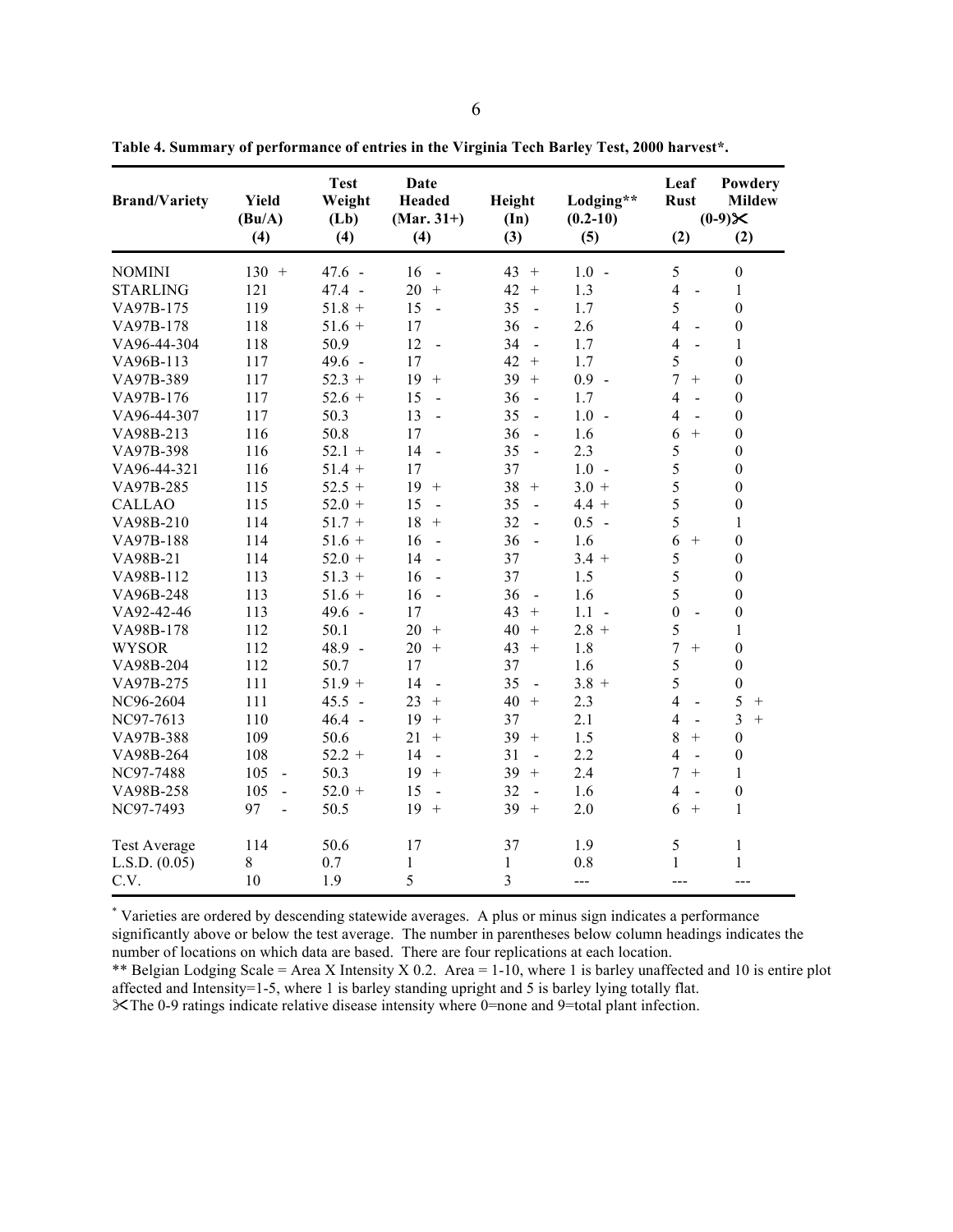## **WHEAT VARIETIES**

When considering wheat variety performance, it is necessary to take seed treatment used on the varieties into consideration. Entries in this test have different seed treatments that may greatly impact performance. Seed treatments are indicated by an acronym in parentheses following the name. For example, HTW215(RT) indicates that this entry was treated with raxil and thiram. AA@ is Apron7, AB@ is Baytan7, AC@ is Captan7, AD@ is Dividend7, AR@ is raxil, AT@ is thiram, and AV@ is Vitavax7. Virginia Tech experimental lines and some of the public varieties such as Massey, Pocahontas, and Roane were treated with raxil and thiram.

Virginia=s well-drained soils are highly productive for wheat even with the weather variations we experience. Note that the best varieties of wheat yielded above 90 bu/a at two locations and averaged over 80 bu/a statewide. The major current problem in Virginia-style wheat production continues to be low prices, especially for soft red winter wheat in the Mid-Atlantic region.

Virginia Tech=s small grain variety testing program evaluates varieties statewide from Painter on the Eastern Shore to Blacksburg in southwestern Virginia. The no-till test planted into corn stubble was repeated near Warsaw, Virginia and is planned to be a regular part of the program. Since 1999 we expanded the tests at Blacksburg, Warsaw and Painter to evaluate genetic potential and varietal responses to a common seed treatment of Baytan7, Captan7, and Gaucho7 and application of Tilt7 fungicide compared to seed treatments as generally marketed and no foliar fungicide.

The extreme variation in weather conditions of the past three seasons demonstates the importance of evaluating a variety over locations and years. Weather variations make it extremely important to evaluate varieties over years and locations. It is also important to evaluate performance of varieties over locations within regions of the state. Varieties that do well on the Eastern Shore and upper Coastal Plain may not do well at Blacksburg and vice versa. Diseases such as powdery mildew are often more severe in eastern Virginia due to climate and the concentration of wheat in the rotations. Leaf rust is often a greater potential yield- and test weight-reducing factor in the Tidewater region than in other areas of the state. The other factor that should be considered is changes in disease susceptibility of varieties over years. For example, Roane wheat was released for its high yield potential and excellent disease resistance characteristics. Roane and Pocahontas had excellent resistance to powdery mildew until this year when a new race of powdery mildew emerged in the Warsaw area that was able to attack them. Use each new year=s results to re-evaluate the best varieties and management practices (e.g. seed and foliar fungicides) for individual farms.

Varieties emerging as yield leaders the past two years are Pioneer Brand 26R24 (with Baytan) and USG 3209. A new variety, Pioneer Brand 26R24 had the highest yield in both regions and highest average yield statewide with 88 bu/a. It is moderately early, has good test weight, is taller than average, but has good standability. With Baytan7 seed treatment it has shown good resistance to powdery mildew. It is susceptible to wheat spindle streak virus. USG 3209 also did well in all areas of the state producing a statewide average of 86 bu/a. It is early, shorter than average, has fair standability and good test weight. USG 3209 is a Uni-South Genetics variety grown by several Virginia seedsmen.

AGS 2000, FFR 518, Century II, Pioneer Brand 26R46, Jackson, Pioneer Brand 26R61, USG 3408, Pioneer Brand 2580 and Roane all averaged 80-85 bu/a statewide over the past two years. All of the above varieties did well in both regions of the state. AGS 2000 is a new variety marketed by AGSouth Genetics.

It is moderately early, of average height, has fair standability and good resistance to powdery mildew and leaf rust. FFR 518 has been one of the top yielders over three years. It is early, has good disease resistance and is shorter than average. Standability of FFR 518 is less than average. It is advisable to consider use of Cerone7 as an anti-lodging agent when this variety is fertilized to achieve its full yield potential. Century II marketed by Hoffman Seeds, Inc. is moderately early, of average height and average standability, and has excellent test weight. It is moderately susceptible to powdery mildew. This variety has been one of the top yielders over three years. Pioneer Brand 26R46 is early, of average height, and has good standability. It has good leaf rust resistance and shows good resistance to powdery mildew when grown with Baytan7 seed treatment. The other new Pioneer line, Pioneer Brand 26R61, is moderately early, has good test weight, and is taller than average with good standability. Pioneer Brand 26R61 has good leaf rust resistance and good resistance to powdery mildew when grown with Baytan7 seed treatment. Pioneer Brand 2580 with Baytan7 continues to be in the top yield group.

Roane, a new Virgina Tech public release, is medium maturity, average height with good standability, excellent test weight, and good yield potential. Roane has been one of the top yielding varieties over three years testing at all locations. It has performed especially well in the Piedmont and Blue Ridge region exceeding all other released varieties by at least five bu/a at Blacksburg over three years.

Roane=s yield performance in 2000 was reduced by powdery mildew at Warsaw and Painter. At Painter where powdery mildew and leaf rust were reduced by seed treatment and Tilt7 application at heading, Roane produced 15 bu/a more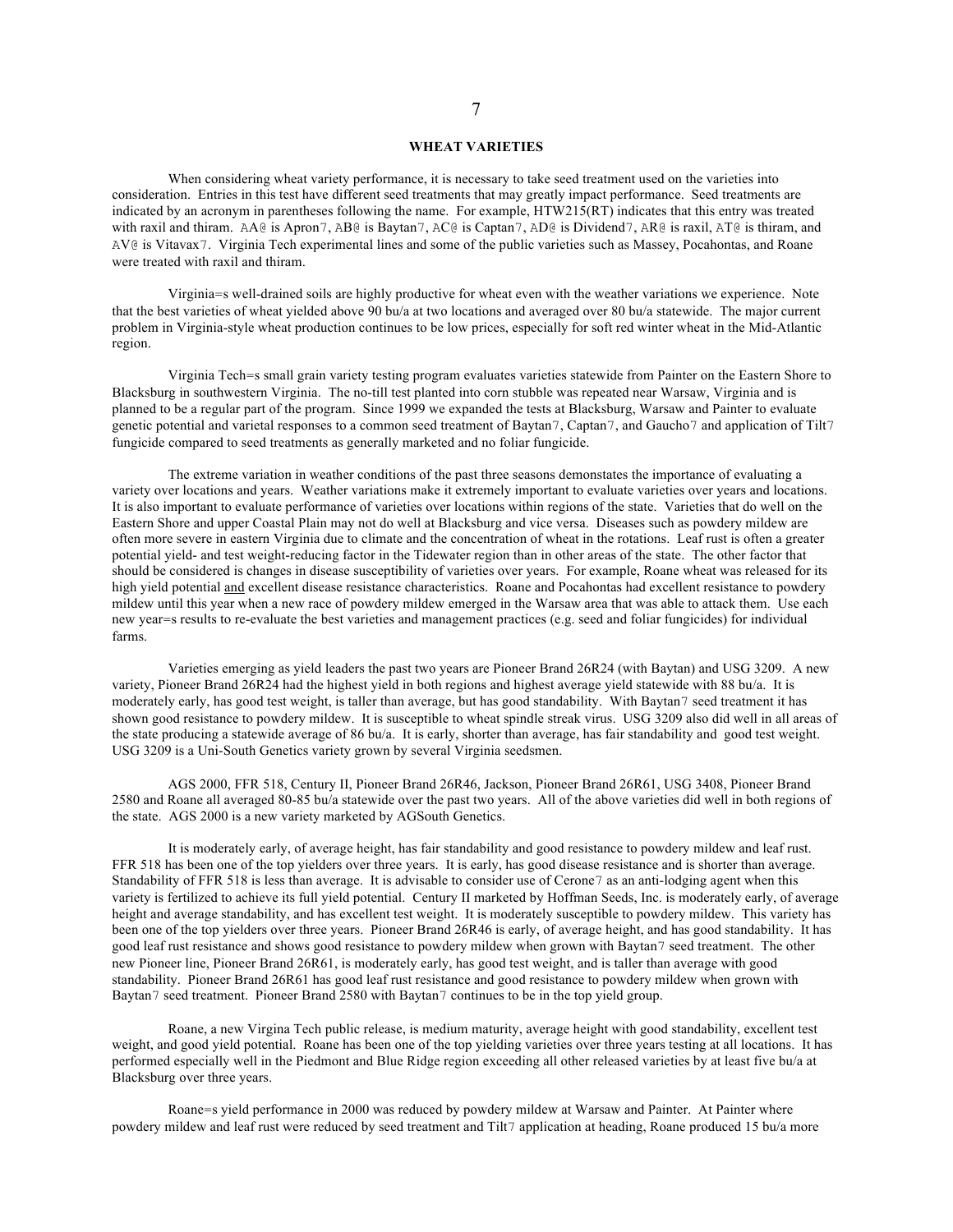than Roane treated only with raxil and thiram and no spring fungicide. Seed of this new variety will be available to producers this fall.

USG 3408 is of medium maturity, average height and has average standability. It has moderately good resistance to powdery mildew and excellent test weight. It is susceptible to leaf rust. Jackson continues to be one of the top yielding varieties when treated with Baytan7 seed treatment.

Other varieties yielding above 70 bu/a statewide in 2000 and over two years include Pioneer Brand 2684 with Baytan7, Pocahontas, Coker 9835, Featherstone 520 with Baytan7, Madison, Coker 9704, Pioneer Brand 2643 with Baytan7, AgriPro Patton with Baytan7, FFR 522 with Baytan7, and FFR 566. Refer to Table 8 for additional characteristics about these varieties and Table 7 for three-year yield data by location.

Note that seven of the top 10 entries are lines from Virginia Tech=s breeding program. All of these lines have excellent resistance to powdery mildew, good standability, and all but one have good test weight. The future for adapted, highly productive varieties looks good!

Low price, due partially to marketing challenges, is the major problem for wheat producers in Virginia. World markets generally prefer white wheat. VA 96W-403WS is a white seeded soft wheat. It has produced average yields in our tests the past two years. Maybe one day we will be producing white wheat for specific higher value markets.

# **SUMMARY OF WHEAT MANAGEMENT PRACTICES FOR THE 1999 HARVEST SEASON**

**Blacksburg** - Planted October 8, 1999. Preplant fertilizer was 25-50-100 applied October 6, 1999. Harmony Extra7 was applied at 0.6 oz on March 10, 2000 with 75-0-0 using 30% UAN solution. Harvest occurred on June 26 - July 1, 2000.. **Warsaw** - Planted October 26, 1999. Preplant fertilizer was 30-80-100. 25-0-0-3 was applied December 17, 1999 with 0.6 oz Harmony Extra7. 35-0-0-4 was applied February 23, 2000. 60-0-0-7 was applied March 25, 2000. Two oz of Warrior T7 were applied April 24, 2000. Harvest occurred June 21, 2000.

**Blackstone** - Planted October 27, 1999. Preplant fertilizer was 300 lb 10-20-20 October 8, 1999. Site was fertilized with 50 lb N using liquid nitrogen + 0.5 oz Harmony Extra7 + 0.125% X-777 February 24, 2000. Liquid nitrogen was applied at 75 lb March 20, 2000. Lannate LV7 at 1 pt was applied May 5, 2000. Harvest occurred on June 23, 2000.

Painter - Planted November 1, 1999. Preplant fertilizer was 500 lbs/A 5-10-10 October 29, 1999. Fifty lb N using 30% and 0.5 oz Harmony Extra7 were applied March 2, 2000. Fifty lb N using 30% were applied April 7, 2000. Harvest occurred on June 21, 2000.

**Holland** -Planted November 2, 1999. Preplant fertilizer was 600 lbs 5-15-20 October 29, 1999. On February 9, 2000 40 units of N + 0.33 oz Harmony Extra7 was applied. Eighty units N were applied March 8, 2000. Harvest occurred June 9, 2000.

**Orange** -Planted October 19, 1999. Sixty lbs N were applied March 29, 2000. Harvest occurred on June 23, 2000. **Shenandoah** - Planted October 25, 1999. Forty lbs N + 0.5 oz Harmony Extra7 were applied February 9, 2000. Sixty lbs N were applied with 0.5 pt 2,4-D March 31, 2000. Harvest occurred June 27, 2000.

**Warsaw No-Till** - Planted October 15, 1999. Preplant fertilizer was 30-80-100. Roundup Ultra7 was applied October 8 at a rate of 2 qt. 25-0-0-3 plus 0.6 oz Harmony Extra7 was applied December 17, 1999. 40-0-0-5 was applied February 25, 2000. 65-0- 0-8 was applied March 25, 2000. Two oz Warrior t7 was applied April 24, 2000. Wheat was harvested June 21, 2000.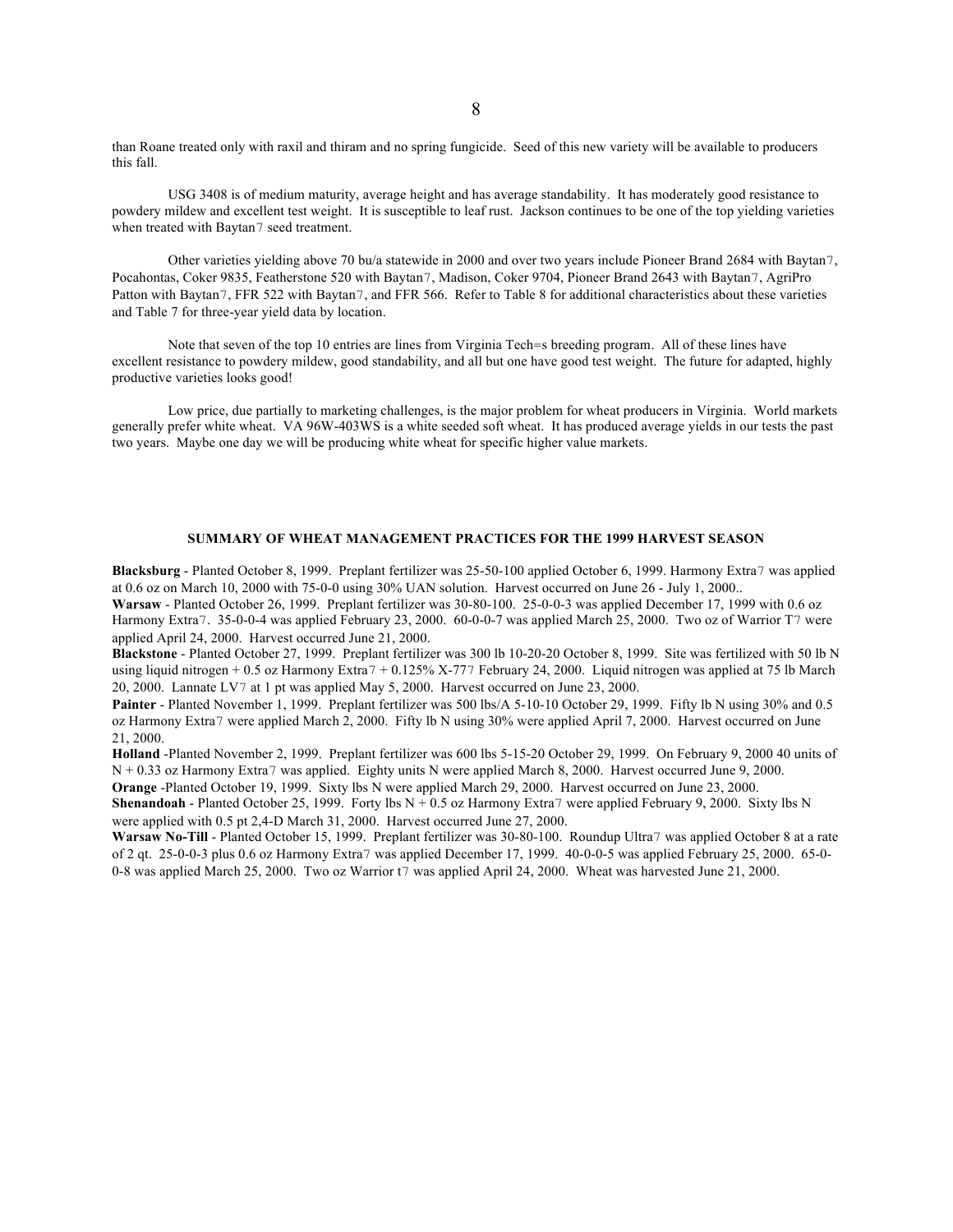|                              |          |          | <b>Coastal Plain Region</b> |          |            | <b>Piedmont and Blue Ridge Region</b> |              |                                                                                |          | <b>Statewide</b> |
|------------------------------|----------|----------|-----------------------------|----------|------------|---------------------------------------|--------------|--------------------------------------------------------------------------------|----------|------------------|
| <b>Brand/Variety</b>         |          |          |                             |          |            |                                       |              | Holland Painter Warsaw Average Blackstone Blacksburg Orange Shenandoah Average |          | Average          |
|                              |          |          |                             |          | – bu/acre– |                                       |              |                                                                                |          |                  |
| TRICAL 498er                 | $80+$    | 87       | $96 +$                      | $87+$    | 64         | 82                                    | 92           | $89+$                                                                          | 83       | $85+$            |
| <b>USG 3209</b>              | $75+$    | 85       | $96 +$                      | $84+$    | $69+$      | 91                                    | 86           | $81 +$                                                                         | 82       | $83+$            |
| PIONEER 26R24(B)             | $71+$    | 86       | 86                          | 80       | 68         | $96+$                                 | $93 +$       | $80+$                                                                          | $85 +$   | $83+$            |
| VA97W-377                    | 63       | 88       | $97 +$                      | 81       | $70+$      | 86                                    | $94 +$       | $83+$                                                                          | $84 +$   | $83+$            |
| VA98W-591                    | $72+$    | 81       | 93                          | 81       | $72+$      | 88                                    | $94 +$       | 74                                                                             | 82       | $82+$            |
| VAN98W-128                   | 69       | 86       | 86                          | 79       | $71+$      | 82                                    | $101 +$      | 79                                                                             | $84+$    | $82+$            |
| VA96W-250                    | 69       | 87       | $100 +$                     | $84 +$   | 68         | $94 +$                                | 82           | $80 +$                                                                         | 81       | $82+$            |
| VA96W-348                    | $72+$    | $90+$    | $94 +$                      | $84+$    | $71+$      | 88                                    | 80           | 76                                                                             | 79       | $81 +$           |
| VA97W-414                    | 68       | 85       | 90                          | 80       | $70+$      | 90                                    | 90           | 75                                                                             | 81       | $81 +$           |
| <b>AGS 2000</b>              | $72+$    | 88       | 78                          | 77       | $69+$      | $95+$                                 | 82           | $86+$                                                                          | 83       | $81 +$           |
| VA96W-247                    | 70       | 87       | 91                          | $82+$    | 64         | $93+$                                 | 81           | 75                                                                             | 78       | $80+$            |
| VA98W-593                    | $72+$    | 87       | 92                          | $82+$    | $70+$      | 80                                    | 88           | 74                                                                             | 78       | $80 +$           |
| PIONEER XW681                | 69       | 81       | 83                          | 77       | 62         | 91                                    | $96 +$       | 78                                                                             | 82       | $80+$            |
| PIONEER 26R61(B)             | 69       | 82       | 87                          | 78       | 64         | 89                                    | $94 +$       | 79                                                                             | 82       | $80+$            |
| VAN97W-386                   | 67       | $91 +$   | $97 +$                      | $83+$    | 62         | 90                                    | 81           | 79                                                                             | 78       | $80 +$           |
| VA97W-206                    | $72+$    | 79       | $97 +$                      | $82 +$   | 60         | $98+$                                 | 80           | 76                                                                             | 78       | $80+$            |
| VA97W-375                    | 69       | 87       | 90                          | 80       | 62         | 86                                    | 85           | 77                                                                             | 78       | $79+$            |
| VA96W-158                    | 64       | $94 +$   | $94 +$                      | 81       | 64         | $93+$                                 | 82           | 73                                                                             | 78       | $79+$            |
| CENTURY II(D)                | 70       | 87       | $96 +$                      | 81       | 59         | 86                                    | 91           | 75                                                                             | 78       | $79+$            |
| VA98W-415                    | $73+$    | 85       | 80                          | 79       | 62         | 92                                    | 84           | 76                                                                             | 79       | $79+$            |
| VA98W-68                     | 68       | 80       | 88                          | 77       | $73+$      | 80                                    | 87           | 78                                                                             | 80       | $79+$            |
| PIONEER XW682(B)             | 69       | 84       | 80                          | 77       | 64         | 80                                    | $94 +$       | 77                                                                             | 80       | $78 +$           |
| VA98W-749                    | 63       | 80       | $97 +$                      | 78       | 57         | 79                                    | $95 +$       | 76                                                                             | 78       | $78+$            |
| VA98W-692                    | $73+$    | 77       | 87                          | 78       | 62         | 92                                    | 77           | $80 +$                                                                         | 78       | $78+$            |
| FFR 518(R)                   | $71+$    | 82       | 85                          | 79       | $74+$      | 80                                    | 82           | 75                                                                             | 78       | $78 +$           |
|                              | 68       | 84       | $94 +$                      | 80       | 65         | $93+$                                 | 74           | 68                                                                             | 74       | 77               |
| VA97W-24                     |          | 79       | 80                          | 75       | 62         | 91                                    | 82           | 75                                                                             | 78       | 77               |
| VA98W-586                    | 67<br>69 | 73       | 92                          | 77       | 58         | 89                                    | 76           | 77                                                                             | 75       | 76               |
| VA97W-213                    |          | 73       | 76                          | 70       | 62         | 89                                    | 86           | 79                                                                             | 80       | 76               |
| PIONEER 2580(B)<br>VA96W-375 | 63<br>62 | 73       | 75                          | 69       | 58         | $96+$                                 | 91           | 72                                                                             | 80       | 75               |
|                              | 65       | 79       | 85                          | 75       | 63         | 81                                    | 75           | 78                                                                             | 75       | 75               |
| VA98W-77                     |          |          |                             |          |            |                                       |              |                                                                                |          |                  |
| VA98W-411                    | 65       | 78<br>80 | 84                          | 75       | 61         | 89                                    | 78           | 73                                                                             | 75       | 75               |
| VA98W-769                    | 61       | 75       | 83                          | 73       | 63         | 86                                    | 81           | 77<br>75                                                                       | 77       | 75               |
| PIONEER 2684(B)              | 68       | 81       | 80<br>87                    | 74<br>75 | 59         | 84<br>85                              | 83           | 71                                                                             | 76<br>76 | 75<br>75         |
| VA96-54-326                  | 62       |          |                             |          | 66         | 91                                    | 80<br>79     | 69                                                                             | 75       |                  |
| PIONEER 2643(B)              | 69       | 70       | 88                          | 76       | 62         | $75 -$                                |              |                                                                                | 74       | 75               |
| VA96W-270                    | 64       | 81       | 88                          | 76       | 65         |                                       | 91           | $61 -$                                                                         |          | 75               |
| JACKSON(B)                   | 67       | 69       | 75                          | 70       | 55         | 92                                    | 87           | 71                                                                             | 77       | 74               |
| VA97W-533                    | 62       | 74       | 81                          | 71       | 64         | 81                                    | 82           | 73                                                                             | 75       | 74               |
| VA97W-469                    | 61       | 79       | 80                          | 72       | 62         | 86                                    | 79           | 73                                                                             | 75       | 74               |
| VAN98W-346                   | 62       | 78       | 91                          | 75       | 61         | 78                                    | 78           | 74                                                                             | 73       | 74               |
| FEATHERSTONE 520(B)          | 65       | 81       | 78                          | 74       | 58         | 81                                    | 84           | 70                                                                             | 74       | 74               |
| PIONEER 26R46(B)             | 65       | 77       | 72                          | 70       | 66         | 84                                    | 87           | 69                                                                             | 76       | 74               |
| <b>ROANE</b>                 | 69       | 68       | 69<br>$\sim$                | 69       | 63         | $94+$                                 | 80           | 78                                                                             | 79       | 74               |
| <b>USG 3408</b>              | 72+      | 81       | 71                          | 74       | 59         | 85                                    | 84           | 69                                                                             | 75       | 74               |
| <b>POCAHONTAS</b>            | 66       | 78       | 69<br>$\sim$                | 70       | 63         | 82                                    | 87           | 73                                                                             | 77       | 74               |
| <b>FFR 535</b>               | 66       | 70       | 79                          | 71       | 64         | 81                                    | 78           | 72                                                                             | 74       | 73               |
| <b>AGRIPRO PATTON(B)</b>     | $54 -$   | 78       | 91                          | 72       | 57         | 74 -                                  | 84           | 73                                                                             | 73       | 73               |
| GA88622E51                   | 59       | 83       | 80                          | 73       | $53 -$     | 82                                    | 86           | 70                                                                             | 74       | 73               |
| $AR494B-2-2(R)$              | 63       | $67 -$   | 77                          | 68       | 58         | $97+$                                 | 80           | 70                                                                             | 76       | 73               |
| ARCIAer                      | 66       | 84       | 77                          | 74       | 67         | $71 -$                                | 76           | 75                                                                             | 72       | 73               |
| <b>COKER BL930390(DA)</b>    | $53 -$   | 75       | 85                          | 68       | 57         | 91                                    | 79           | 67                                                                             | 74       | $72 -$           |
| VA98W-663                    | 65       | 74       | 78                          | 72       | 64         | $72 -$                                | 73<br>$\sim$ | 76                                                                             | 72       | $72 -$           |
| <b>COKER 9704(DA)</b>        | 59       | 72       | 78                          | 69       | 56         | 87                                    | 81           | 68                                                                             | 73       | $71 -$           |
| MADISON(B)                   | 59       | 77       | 86                          | 72       | 55         | 79                                    | 83           | $64-$                                                                          | 71       | $71 -$           |
| FFR 522(B)                   | 64       | 81       | 77                          | 73       | $53 -$     | 77                                    | 78           | 68                                                                             | 70       | $71 -$           |
| FFR 566(R)                   | $55 -$   | 71       | 75                          | $66 -$   | 60         | 74 -                                  | 87           | 72                                                                             | 74       | $71 -$           |
| VA96W-403WS                  | 58       | 76       | 81                          | 70       | 61         | $73 -$                                | 75           | 68                                                                             | 70       | $70 -$           |
| <b>COKER 9835(DA)</b>        | 65       | 72       | 81                          | 72       | 59         | 79                                    | 76           | $62 -$                                                                         | 69       | $70 -$           |
| $AR584A-3-1(R)$              | $54 -$   | 73       | 71                          | $65 -$   | 55         | 85                                    | 83           | 71                                                                             | 74       | $70 -$           |
| HTW215(RT)                   | 58       | 73       | 71                          | $66 -$   | 55         | 77                                    | 82           | 67                                                                             | 71       | $69 -$           |
| <b>MASSEY</b>                | 59       | 68       | 82                          | 69       | 59         | $75 -$                                | 78           | $63 -$                                                                         | 69       | $69 -$           |
| KY89C-804-14-2(R)            | $56 -$   | $66 -$   | 73                          | $64 -$   | $51 -$     | 85                                    | 84           | $62 -$                                                                         | 71       | $68 -$           |
| <b>AGRIPRO MASON(B)</b>      | 59       | 71       | 66 -                        | $65 -$   | 55         | 81                                    | 79           | 67                                                                             | 71       | $68 -$           |

**Table 5. Yield performance of entries in the Virginia Tech Wheat Test, 2000 harvest.\***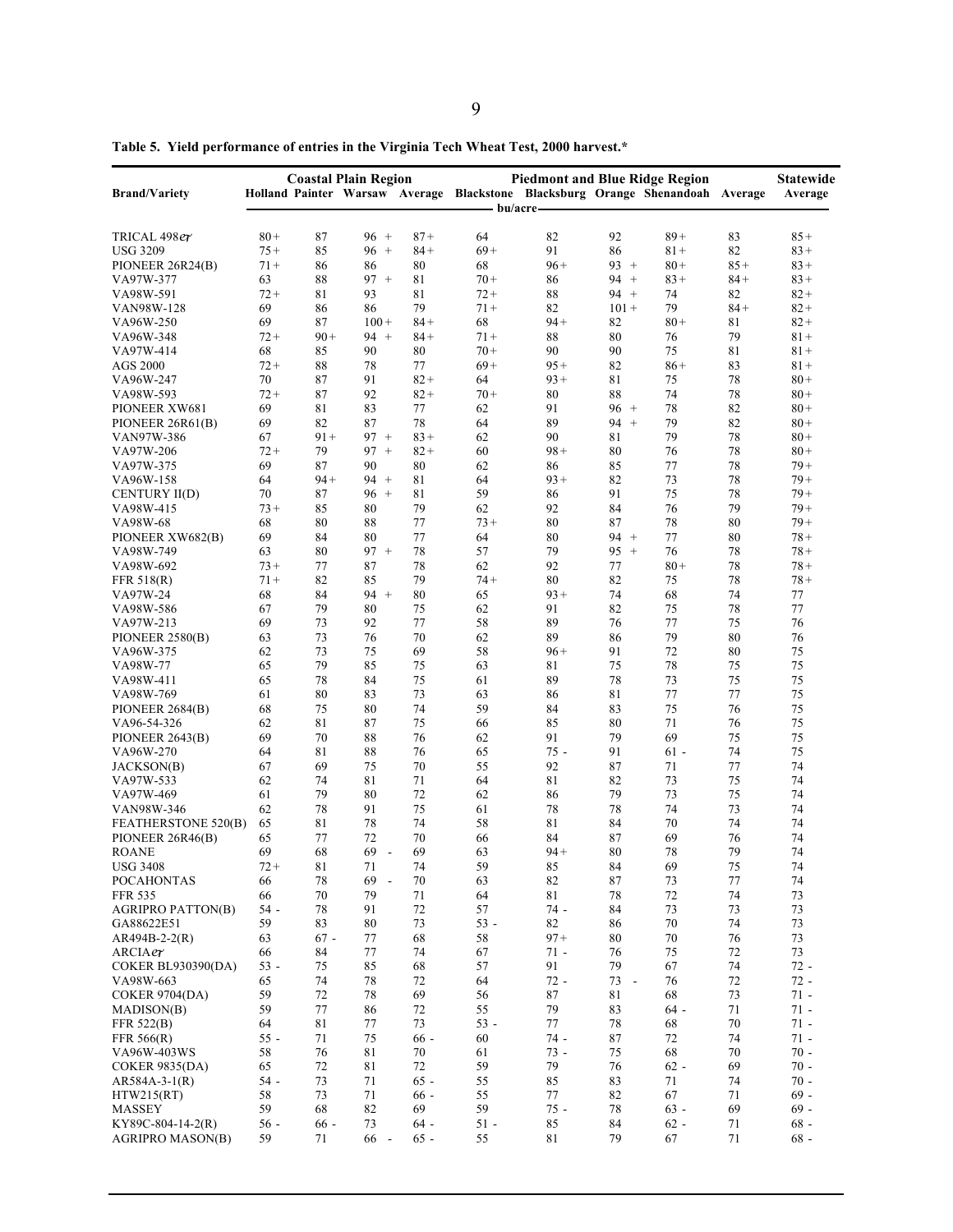| COKER $9663(DA)$  | 59     | 76     | 72                             | 68     | 44 -   | 85     | 76                             | 65     | $68 -$ | $68 -$ |
|-------------------|--------|--------|--------------------------------|--------|--------|--------|--------------------------------|--------|--------|--------|
| GA90524E35(D)     | 63     | 77     | 77                             | 71     | 54     | $71 -$ | 71<br>$\overline{\phantom{a}}$ | $61 -$ | $64 -$ | $67 -$ |
| GA901146E15(D)    | $54 -$ | 73     | 71                             | $65 -$ | 57     | $65 -$ | 79                             | 59 -   | $65 -$ | $65 -$ |
| $AR656-5-1(R)$    | $52 -$ | $65 -$ | 74                             | $63 -$ | $43 -$ | 81     | 82                             | 59 -   | $67 -$ | $65 -$ |
| HOFFMAN 95(D)     | $53 -$ | 68     | 65<br>$\overline{\phantom{a}}$ | $61 -$ | 55     | $72 -$ | 81                             | $60 -$ | $67 -$ | $65 -$ |
| HTW275(RT)        | $49 -$ | 68     | 65<br>۰                        | $59 -$ | $50 -$ | $69 -$ | 85                             | $64 -$ | $68 -$ | $64 -$ |
| FFR 555W(B)       | $47 -$ | $66 -$ | 64<br>$\overline{\phantom{a}}$ | $58 -$ | $49 -$ | 76     | 78                             | 65     | $68 -$ | $63 -$ |
| Location Average  | 64     | 78     | 82                             | 74     | 61     | 84     | 83                             | 72     | 76     | 75     |
| L.S.D. (0.05)     | 7      | 11     | 12                             | 8      | 8      | 9      | 10                             | 8      | 8      |        |
| C.V.              | 8      | 9      | 9                              | 12     | 8      |        | 9                              |        | 14     | 8      |
| Statewide Average | 75     |        |                                |        |        |        |                                |        |        |        |

\* Varieties are ordered by descending statewide averages. A plus or minus sign indicates a performance significantly above or below the test average.

ex Wheat/rye cross (triticale), not a wheat line.

| Table 6. Two year average yield performance of entries in the Virginia Tech Wheat Tests, 1999 and 2000 harvests.* |  |
|-------------------------------------------------------------------------------------------------------------------|--|
|                                                                                                                   |  |

|                         |                                | Coastal Plain Region           |                                |                                |                                |                      | Piedmont and Blue Ridge Region |              | Statewide                      |
|-------------------------|--------------------------------|--------------------------------|--------------------------------|--------------------------------|--------------------------------|----------------------|--------------------------------|--------------|--------------------------------|
| Brand/Variety           | Holland                        | Painter                        | Warsaw                         | Average                        | Blacksburg Orange              |                      | Shenandoah                     | Average      | Average                        |
|                         |                                |                                |                                |                                | bu/a.                          |                      |                                |              |                                |
| PIONEER 26R24           | 64                             | $106 +$                        | 95<br>$+$                      | $89 +$                         | $^{+}$<br>99                   | $90 +$               | 71                             | $87 +$       | $88 +$                         |
| VA96W-250               | 65<br>$+$                      | 105<br>$+$                     | $92 +$                         | 88                             | 102<br>$+$                     | 81                   | $72 +$                         | 86           | 87<br>$+$                      |
| TRICAL 498er            | 68<br>$^{+}$                   | 86<br>$\overline{\phantom{a}}$ | 83                             | 79                             | 107<br>$+$                     | 83                   | $84 +$                         | $92 +$       | 86<br>$+$                      |
| VA96W-158               | 63                             | 109<br>$+$                     | $93 +$                         | 89<br>$+$                      | 95                             | 83                   | 68                             | 83           | 86<br>$+$                      |
| <b>USG 3209</b>         | 65<br>$+$                      | 100<br>$+$                     | 93<br>$+$                      | 87                             | 98<br>$^{+}$                   | 83                   | 73<br>$+$                      | 85           | 86<br>$+$                      |
| VA97W-24                | 63                             | 105<br>$+$                     | $92 +$                         | 87                             | 101<br>$+$                     | 81                   | 70                             | 85           | 86<br>$+$                      |
| <b>AGS 2000</b>         | 62                             | 107<br>$+$                     | 89<br>$+$                      | 85                             | 102<br>$^{+}$                  | 81                   | $72 +$                         | 86           | 85<br>$+$                      |
| VA97W-213               | $67 +$                         | 94                             | 89<br>$+$                      | 84                             | 100<br>$+$                     | 78                   | $74 +$                         | 84           | 84<br>$+$                      |
| <b>FFR 518</b>          | 64                             | 99                             | 93<br>$+$                      | 86                             | 92                             | 83                   | 65                             | 81           | 84<br>$^{+}$                   |
| <b>CENTURY II</b>       | 63                             | 105<br>$+$                     | $91 +$                         | 87                             | 92                             | 85                   | 65                             | 81           | 84<br>$+$                      |
| VA96W-247               | $66 +$                         | $+$<br>100                     | 87                             | 85                             | 99<br>$^{+}$                   | 77                   | 69                             | 82           | 84<br>$^{+}$                   |
| PIONEER 26R46           | 56                             | 95                             | $89 +$                         | 81                             | 90                             | 85                   | $73 +$                         | 83           | 82<br>$+$                      |
| <b>JACKSON</b>          | 63                             | 94                             | 84                             | 81                             | 96<br>$^{+}$                   | 84                   | 70                             | 84           | 82<br>$^{+}$                   |
| VA96W-348               | $66 +$                         | 98                             | $90 +$                         | 85                             | 90                             | 78                   | 69                             | 79           | $82 +$                         |
| VA97W-375               | 60                             | 100<br>$+$                     | 85                             | 82                             | 94                             | 79                   | 70                             | 81           | 82<br>$\qquad \qquad +$        |
| PIONEER 26R61           | 59                             | 97                             | 81                             | 80                             | 89                             | $86 +$               | 71                             | 82           | 81                             |
| <b>USG 3408</b>         | 63                             | 101<br>$+$                     | 86                             | 84                             | 91                             | 81                   | 60<br>$\overline{\phantom{a}}$ | 78           | 81                             |
| PIONEER 2580            | 61                             | 96                             | 84                             | 81                             | 89                             | 80                   | 68                             | 79           | 80                             |
| VA97W-533               | 64                             | 92                             | 82                             | 80                             | 91                             | 80                   | 67                             | 80           | 80                             |
| <b>ROANE</b>            | $65 +$                         | 88<br>$\overline{a}$           | 79                             | 78                             | 98<br>$^{+}$                   | 79                   | 67                             | 82           | 80                             |
| PIONEER 2643            | 61                             | 96                             | 84                             | 80                             | 90                             | 74                   | 63                             | 77           | 79                             |
| VA96-54-326             | 61                             | 99                             | 85                             | 83                             | 88                             | 74                   | 63                             | 76           | 79                             |
| <b>POCAHONTAS</b>       | 59                             | 98                             | 79                             | 80                             | 85                             | 81                   | 63                             | 77           | 78                             |
| <b>COKER 9835</b>       | 62                             | 89<br>$\overline{a}$           | 83                             | 78                             | 91                             | 77                   | 61                             | 77           | 78                             |
| <b>FEATHERSTONE 520</b> | 58                             | 92                             | 81                             | 78                             | 83<br>$\overline{\phantom{a}}$ | 82                   | 64                             | 77           | 77                             |
| <b>FFR 535</b>          | 61                             | 91                             | 80                             | 78                             | 89                             | 75                   | 64                             | 77           | 77                             |
| VA96W-403WS             | 57                             | 88<br>$\overline{a}$           | 84                             | 77                             | 90                             | 77                   | 64                             | 77           | 77                             |
| PIONEER 2684            | 57                             | 97                             | 82                             | 79                             | 84<br>$\overline{\phantom{a}}$ | 74                   | 68                             | 75           | 77                             |
| <b>MADISON</b>          | 53<br>$\sim$                   | 92                             | 83                             | 77                             | 83<br>$\overline{\phantom{a}}$ | 80                   | 62                             | 75           | 76<br>$\overline{\phantom{a}}$ |
| <b>COKER 9704</b>       | 55<br>$\overline{a}$           | 91                             | 79                             | 76                             | 87                             | 76                   | 62                             | 75           | 76<br>$\overline{\phantom{a}}$ |
| <b>AGRIPRO PATTON</b>   | 51<br>$\overline{\phantom{a}}$ | 96                             | 75<br>$\sim$                   | 75                             | 88                             | 77                   | 64                             | 77           | 76<br>$\overline{\phantom{a}}$ |
| <b>FFR 522</b>          | 57                             | 90<br>$\overline{\phantom{a}}$ | 75<br>$\sim$                   | 75                             | 88                             | 79                   | 61                             | 76           | 75<br>$\overline{\phantom{a}}$ |
| <b>COKER 9663</b>       | 58                             | 88<br>$\blacksquare$           | 74<br>$\sim$                   | 74                             | 91                             | 76                   | 61                             | 76           | 75<br>$\overline{\phantom{a}}$ |
| VA96W-270               | 56                             | 93                             | 82                             | 78                             | 79<br>$\overline{a}$           | 82                   | 56<br>$\overline{\phantom{a}}$ | 73           | 75<br>$\sim$                   |
| ARCIAer                 | 60                             | 89<br>$\overline{a}$           | 77                             | 76                             | 80<br>$\overline{\phantom{a}}$ | 70<br>$\blacksquare$ | 70                             | 74           | 75<br>$\overline{\phantom{a}}$ |
| <b>AGRIPRO MASON</b>    | 55<br>$\sim$                   | 93                             | 72<br>$\sim$                   | 74                             | 84<br>$\overline{a}$           | 76                   | 63                             | 75           | 74<br>$\overline{\phantom{a}}$ |
| HTW215                  | 53<br>$\sim$                   | 91                             | 75<br>$\sim$                   | 74                             | 82<br>$\overline{a}$           | 74                   | 62                             | 73           | 73<br>$\sim$                   |
| <b>MASSEY</b>           | 58                             | 87<br>$\blacksquare$           | 74<br>$\sim$                   | 74                             | 77<br>$\overline{a}$           | 78                   | 59<br>$\sim$                   | 72           | 73<br>$\overline{\phantom{a}}$ |
| <b>FFR 566</b>          | 54<br>$\sim$                   | 88<br>$\overline{\phantom{a}}$ | 72<br>$\overline{\phantom{a}}$ | 72                             | 77<br>$\overline{\phantom{a}}$ | 77                   | 60<br>$\overline{\phantom{a}}$ | 72           | 72<br>$\overline{\phantom{a}}$ |
| <b>FFR 555W</b>         | 50<br>$\sim$                   | 81<br>$\frac{1}{2}$            | 67<br>$\sim$                   | 66<br>$\overline{\phantom{a}}$ | 83<br>÷,                       | 76                   | 58<br>$\overline{\phantom{a}}$ | 73           | 70<br>$\sim$                   |
| <b>HOFFMAN 95</b>       | 51<br>$\sim$                   | 83<br>$\blacksquare$           | 64<br>$\sim$                   | 67<br>$\sim$                   | 76<br>$\overline{a}$           | 77                   | 57<br>$\sim$                   | 70<br>$\sim$ | 68<br>$\sim$                   |
|                         |                                |                                |                                |                                |                                |                      |                                |              |                                |
| <b>Location Average</b> | 60                             | 95                             | 82                             | 80                             | 90                             | 79                   | 66                             | 79           | 79                             |
| L.S.D. (0.05)           | 5                              | 5                              | $\tau$                         | 9                              | 6                              | 7                    | 6                              | 8            | 3                              |
| C.V.                    | 9                              | 6                              | 9                              | 22                             | $\tau$                         | 9                    | 10                             | 17           | 9                              |
|                         |                                |                                |                                |                                |                                |                      |                                |              |                                |
| Statewide Average       | 79                             |                                |                                |                                |                                |                      |                                |              |                                |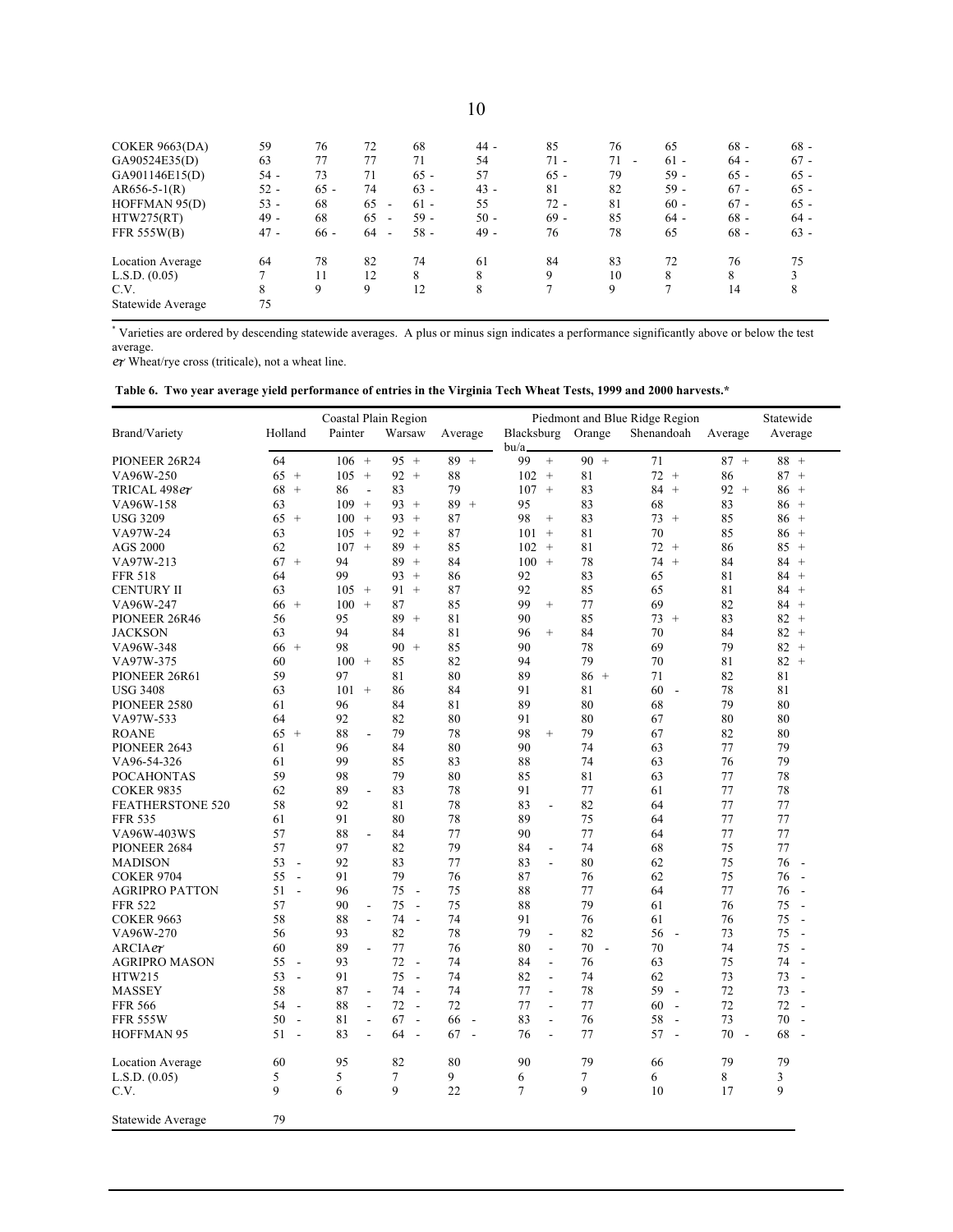\* Varieties are ordered by descending statewide averages. A plus or minus sign indicates a performance significantly above or below the test average.

Wheat/rye cross (triticale), not a wheat line.

|            |  | Table 7. Three year average yield performance of entries in the Virginia Tech Wheat Tests, 1998, 1999, and 2000 |  |  |  |  |  |
|------------|--|-----------------------------------------------------------------------------------------------------------------|--|--|--|--|--|
| harvests.* |  |                                                                                                                 |  |  |  |  |  |

| Brand/Variety            | Holland Painter |        | Coastal Plain Region |                | bu/a   |                     | Piedmont and Blue Ridge Region<br>Warsaw Average Blacksburg Orange Shenandoah Average |        | Statewide<br>Average |
|--------------------------|-----------------|--------|----------------------|----------------|--------|---------------------|---------------------------------------------------------------------------------------|--------|----------------------|
|                          |                 |        |                      |                |        |                     |                                                                                       |        |                      |
| VA96W-250                | $63 +$          | $93 +$ | $84 +$               | $81 +$         | $97 +$ | 82                  | $81 +$                                                                                | $87 +$ | $84 +$               |
| VA96W-247                | 60              | $90 +$ | $82 +$               | 78             | $96 +$ | 83                  | 77                                                                                    | $86 +$ | $82 +$               |
| VA97W-375                | 59              | $90 +$ | 79                   | 76             | $90 +$ | 84                  | 78                                                                                    | 84     | $80 +$               |
| VA96W-348                | $65 +$          | $87 +$ | $85 +$               | $79+$          | 84     | 75                  | 76                                                                                    | 78     | $79 +$               |
| <b>ROANE</b>             | 61              | 82     | 74                   | 73             | $94 +$ | 81                  | 78                                                                                    | 85     | $79 +$               |
| PIONEER 2580             | 59              | 84     | 78                   | 74             | 89     | 84                  | 78                                                                                    | 84     | $79 +$               |
| <b>FFR 518</b>           | 61              | $88 +$ | $84 +$               | 78             | 85     | 81                  | 73                                                                                    | 80     | $79 +$               |
| <b>CENTURY II</b>        | 58              | $91 +$ | $82 +$               | 78             | 86     | 85                  | 72                                                                                    | 81     | $79 +$               |
| <b>JACKSON</b>           | 60              | 85     | 78                   | 75             | 88     | 83                  | 76                                                                                    | 82     | $79 +$               |
| TRICAL 498er             | 61              | 78 -   | 78                   | 72             | $91 +$ | 72<br>$\frac{1}{2}$ | $93 +$                                                                                | 85     | $79 +$               |
| <b>POCAHONTAS</b>        | 55              | $90 +$ | 75                   | 74             | 88     | 83                  | 75                                                                                    | 82     | $78 +$               |
| PIONEER 26R46            | 54              | 86     | $80 +$               | 74             | 87     | 85                  | 73                                                                                    | 82     | $78 +$               |
| <b>USG 3209</b>          | 59              | 85     | $82 +$               | 76             | 86     | 79                  | 77                                                                                    | 81     | $78 +$               |
| VA97W-533                | 60              | 83     | 76                   | 73             | 87     | 81                  | 76                                                                                    | 82     | 77                   |
| <b>USG 3408</b>          | 59              | $91 +$ | 78                   | 76             | 86     | 80                  | $66 -$                                                                                | 78     | 77                   |
| <b>AGRIPRO PATTON</b>    | 49 -            | 84     | 74                   | 70             | 87     | 84                  | 76                                                                                    | 83     | 76                   |
| VA96-54-326              | 58              | $87 +$ | 77                   | 75             | 84     | 77                  | 72                                                                                    | 78     | 76                   |
| <b>MADISON</b>           | $52 -$          | 78 -   | 76                   | 69             | 86     | 80                  | 75                                                                                    | 81     | 75                   |
| PIONEER 26R61            | 54              | 84     | 73                   | 71             | 78 -   | 80                  | $79 +$                                                                                | 79     | 75                   |
| PIONEER 2684             | 55              | 83     | 75                   | 71             | 83     | 79                  | 75                                                                                    | 79     | 75                   |
| PIONEER 2643             | 57              | 80     | 75                   | 71             | 89     | 77                  | 73                                                                                    | 80     | 75                   |
| <b>COKER 9835</b>        | 57              | 79 -   | 75                   | 70             | 83     | 78                  | 70                                                                                    | 77     | 74 -                 |
| <b>AGRIPRO MASON</b>     | 54              | 83     | $70 -$               | 70             | 87     | 76                  | 74                                                                                    | 79     | 74 -                 |
| <b>FFR 522</b>           | 56              | 81     | 71                   | 70             | 82     | 78                  | 72                                                                                    | 78     | 74 -                 |
| <b>COKER 9663</b>        | 55              | $75 -$ | $68 -$               | 66             | 88     | 80                  | 72                                                                                    | 80     | $73 -$               |
| <b>FFR 566</b>           | $50 -$          | 80     | $68 -$               | 66             | $77 -$ | 78                  | 72                                                                                    | 76     | $71 -$               |
| <b>FEATHERSTONE 520</b>  | 54              | $77 -$ | 71                   | 68             | $75 -$ | 78                  | $69 -$                                                                                | 74 -   | $71 -$               |
| <b>COKER 9704</b>        | 53              | 78 -   | 72                   | 68             | 78 -   | 76                  | $68 -$                                                                                | 74 -   | $71 -$               |
| <b>FFR 555W</b>          | $50 -$          | $69 -$ | $64 -$               | $62 -$         | 84     | 81                  | $68 -$                                                                                | 78     | $70 -$               |
| <b>MASSEY</b>            | 54              | $75 -$ | $69 -$               | 66             | 73 -   | 76                  | $64 -$                                                                                | $71 -$ | 69 -                 |
| <b>HOFFMAN 95</b>        | $50 -$          | 74 -   | $62 -$               | $63 -$         | $75 -$ | 79                  | 71                                                                                    | 75     | $69 -$               |
|                          |                 |        |                      |                |        |                     |                                                                                       |        |                      |
| Location Average         | 57              | 83     | 75                   | 72             | 85     | 80                  | 74                                                                                    | 80     | 76                   |
| L.S.D. (0.05)            | 5               | 4      | 5                    | $\overline{7}$ | 5      | 6                   | 5                                                                                     | 6      | $\overline{2}$       |
| C.V.                     | 10              | 6      | 9                    | 21             | 8      | 9                   | 9                                                                                     | 16     | 10                   |
| <b>Statewide Average</b> | 76              |        |                      |                |        |                     |                                                                                       |        |                      |

\* Varieties are ordered by descending statewide averages. A plus or minus sign indicates a performance significantly above or below the test average.

Wheat/rye cross (triticale), not a wheat line.

# **Table 8. Summary of performance of entries in the Virginia Tech Wheat Test, 2000 harvest.\***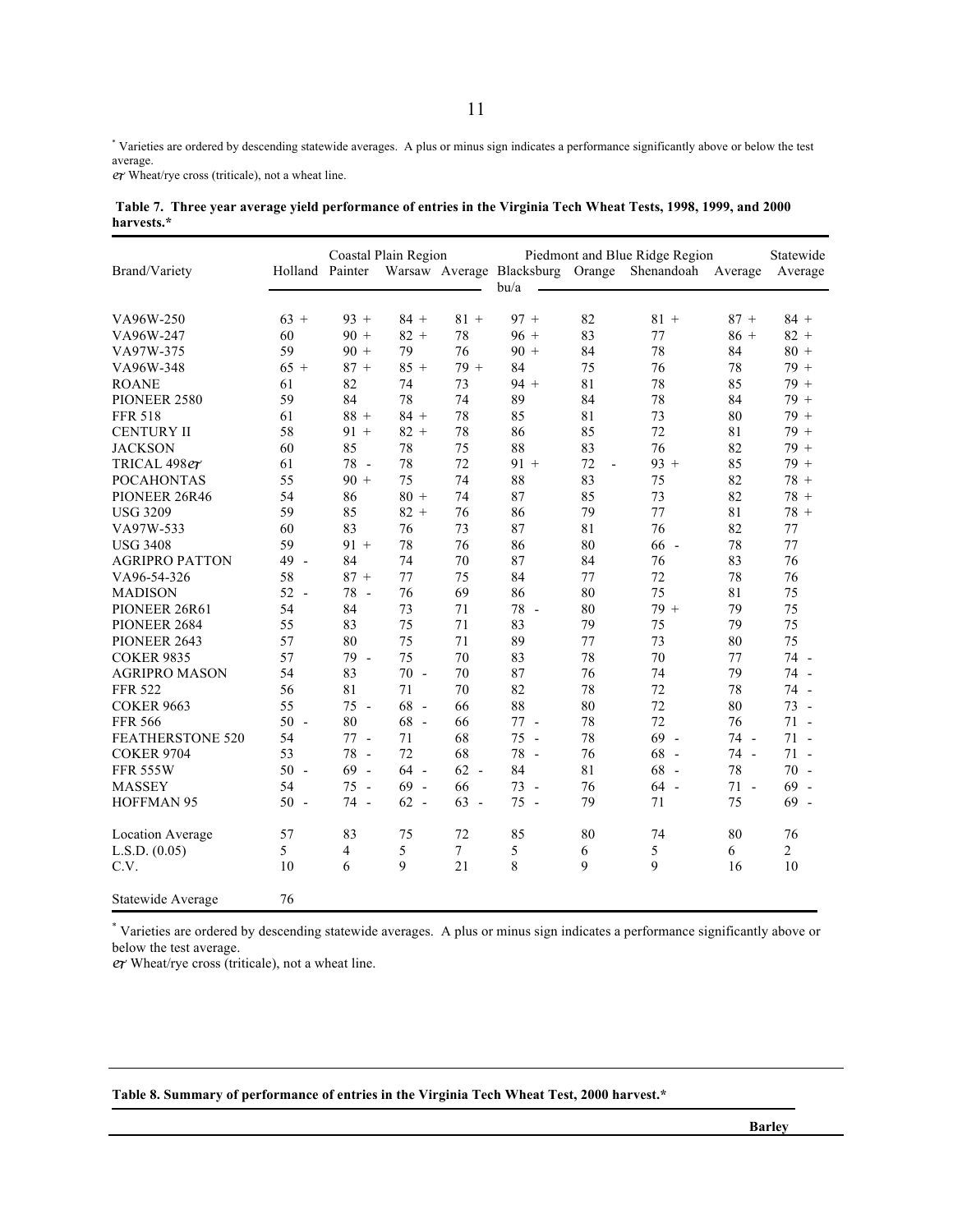| <b>Brand/Variety</b>     | Yield<br>(Bu/A) | <b>Test</b><br>Weight<br>(Lb) | Date<br>Headed<br>$(Mar 31+)$ | Height<br>$(\text{In})$ | Lodging**<br>$(0.2-10)$ | Powdery<br><b>Mildew</b>                     | Leaf<br><b>Rust</b><br>$(0-9)$ ×             | Yellow<br><b>Dwarf</b>  |
|--------------------------|-----------------|-------------------------------|-------------------------------|-------------------------|-------------------------|----------------------------------------------|----------------------------------------------|-------------------------|
|                          | (7)             | (6)                           | (4)                           | (3)                     | (5)                     | (2)                                          | (2)                                          | (2)                     |
| TRICAL 498er             | $85 +$          | $48.0 -$                      | $17 -$                        | 46                      | 0.6                     | $\bf{0}$<br>$\overline{\phantom{a}}$         | $\sqrt{2}$                                   | $\boldsymbol{2}$        |
| <b>USG 3209</b>          | $83 +$          | 57.3                          | $27 -$                        | 36                      | $1.8 +$                 | $\bf{0}$<br>$\blacksquare$                   | $5+$                                         | $\boldsymbol{2}$        |
| PIONEER 26R24(B)         | $83 +$          | $57.4+$                       | $29 -$                        | 40                      | 0.8                     | $\boldsymbol{0}$<br>$\overline{a}$           | 3                                            | $\overline{2}$          |
| VA97W-377                | $83 +$          | 57.2                          | $31 +$                        | 35                      | 0.6                     | $\boldsymbol{0}$<br>$\overline{\phantom{a}}$ | $5+$                                         | $\overline{c}$          |
| VA98W-591                | $82 +$          | $59.0 +$                      | $31 +$                        | 36                      | 0.6                     | $\overline{0}$<br>$\overline{a}$             | $1 -$                                        | $\overline{c}$          |
| VAN98W-128               | $82 +$          | $57.4+$                       | $29 -$                        | 38                      | 0.5                     | $\mathbf{1}$                                 | $1 -$                                        | $\overline{c}$          |
| VA96W-250                | $82 +$          | $57.7 +$                      | $29 -$                        | 36                      | 1.1                     | $\overline{0}$                               | $7 +$                                        | $\overline{c}$          |
| VA96W-348                | $81 +$          | $55.3 -$                      | $29 -$                        | 37                      | $1.8 +$                 | $\boldsymbol{0}$<br>$\blacksquare$           | $\overline{\mathbf{3}}$                      | $\overline{c}$          |
| VA97W-414                | $81 +$          | $58.8 +$                      | $25 -$                        | 39                      | 0.9                     | $\overline{0}$<br>$\blacksquare$             | $\overline{3}$                               | $\overline{c}$          |
| <b>AGS 2000</b>          | $81 +$          | $57.8 +$                      | $28 -$                        | 39                      | 1.5                     | $\boldsymbol{0}$<br>$\blacksquare$           | $0 -$                                        | $\overline{c}$          |
| VA96W-247                | $80 +$          | $57.4+$                       | $31 +$                        | 37                      | 1.4                     | $\overline{0}$<br>$\overline{a}$             | $6+$                                         |                         |
|                          |                 |                               |                               |                         |                         |                                              |                                              | $\frac{2}{2}$           |
| VA98W-593                | $80 +$          | $58.9 +$                      | 30                            | 37                      | 1.0                     | $\overline{0}$<br>$\blacksquare$             | $0 -$                                        |                         |
| PIONEER XW681            | $80 +$          | $56.2 -$                      | 30                            | 36                      | $0.2 -$                 | $\boldsymbol{0}$<br>$\blacksquare$           | $5+$                                         | $\sqrt{2}$              |
| PIONEER 26R61(B)         | $80 +$          | $59.1 +$                      | $29 -$                        | 41                      | $0.3 -$                 | $\boldsymbol{0}$<br>$\overline{\phantom{a}}$ | $\overline{c}$                               | $\overline{c}$          |
| VAN97W-386               | $80 +$          | 57.2                          | $33 +$                        | 37                      | 0.9                     | $\overline{0}$<br>$\overline{a}$             | $7 +$                                        | $\overline{c}$          |
| VA97W-206                | $80 +$          | 57.3                          | $32 +$                        | 37                      | 1.0                     | $\overline{0}$<br>$\overline{a}$             | 3                                            | $\overline{c}$          |
| VA97W-375                | $79+$           | 56.7                          | 30                            | 36                      | 0.9                     | $\boldsymbol{0}$<br>$\blacksquare$           | $\boldsymbol{0}$<br>$\sim$                   | $\overline{c}$          |
| VA96W-158                | $79+$           | 56.8                          | $26 -$                        | 40                      | 0.9                     | $\mathbf{1}$                                 | $\overline{c}$                               | $\overline{\mathbf{c}}$ |
| CENTURY II(D)            | $79+$           | $58.2 +$                      | $29 -$                        | 39                      | 1.4                     | 3<br>$+$                                     | $\overline{3}$                               | $\overline{c}$          |
| VA98W-415                | $79 +$          | $58.3 +$                      | $31 +$                        | 35                      | $0.3 -$                 | 3<br>$+$                                     | $\overline{3}$                               | $\overline{c}$          |
| VA98W-68                 | $79+$           | 56.8                          | $29 -$                        | 35                      | 1.1                     | $\boldsymbol{0}$<br>$\blacksquare$           | $\mathbf{1}$<br>$\overline{\phantom{a}}$     | $\overline{c}$          |
| PIONEER XW682(B)         | $78 +$          | 57.2                          | $29 -$                        | 42                      | 0.7                     | $\overline{0}$<br>$\blacksquare$             | $\overline{4}$                               | $\overline{c}$          |
| VA98W-749                | $78 +$          | 56.8                          | $32 +$                        | 37                      | 1.1                     | $\overline{0}$<br>$\blacksquare$             | $\boldsymbol{0}$<br>$\overline{\phantom{a}}$ | $\overline{c}$          |
| VA98W-692                | $78 +$          | $57.4+$                       | 30                            | 35                      | 1.1                     | $\mathbf{1}$                                 | 3                                            | $\boldsymbol{2}$        |
| FFR 518(R)               | $78 +$          | $56.3 -$                      | $25 -$                        | 36                      | $2.2 +$                 | $\boldsymbol{0}$<br>$\overline{\phantom{a}}$ | $0 -$                                        | $\overline{c}$          |
| VA97W-24                 | 77              | 56.6                          | $33 +$                        | 40                      | 0.7                     | $\boldsymbol{0}$<br>$\blacksquare$           | 4                                            | $\overline{c}$          |
|                          |                 |                               |                               |                         |                         |                                              | $1 -$                                        | $\overline{c}$          |
| VA98W-586                | 77              | $57.5+$                       | 30                            | 37                      | 0.5                     | $\boldsymbol{0}$<br>$\overline{\phantom{a}}$ |                                              | $\boldsymbol{2}$        |
| VA97W-213                | 76              | $56.0 -$                      | $33 +$                        | 36                      | 0.4                     | $\mathbf{1}$                                 | $6+$                                         |                         |
| PIONEER 2580(B)          | 76              | $56.1 -$                      | $28 -$                        | 38                      | $0.3 -$                 | $\boldsymbol{0}$                             | 3                                            | $\overline{c}$          |
| VA96W-375                | 75              | 56.5                          | $31 +$                        | 38                      | 0.4                     | $\overline{c}$<br>$+$                        | $5+$                                         | $\overline{c}$          |
| VA98W-77                 | 75              | 56.9                          | $29 -$                        | 37                      | 1.2                     | $\boldsymbol{0}$<br>$\overline{\phantom{a}}$ | $1 -$                                        | $\sqrt{2}$              |
| VA98W-411                | 75              | $58.3 +$                      | $33 +$                        | 37                      | 1.2                     | $\mathbf{1}$                                 | $\mathbf{1}$<br>$\overline{\phantom{a}}$     | $\overline{2}$          |
| VA98W-769                | 75              | $56.0 -$                      | $31 +$                        | 36                      | $0.3 -$                 | $\mathbf{1}$                                 | $\mathbf{0}$<br>$\sim$                       | $3 +$                   |
| PIONEER 2684(B)          | 75              | $58.6 +$                      | $27 -$                        | 37                      | 1.0                     | $\mathbf{1}$                                 | 4                                            | $\boldsymbol{2}$        |
| VA96-54-326              | 75              | $58.2 +$                      | $29 -$                        | 39                      | 0.8                     | $\boldsymbol{0}$<br>$\blacksquare$           | $\overline{4}$                               | $\sqrt{2}$              |
| PIONEER 2643(B)          | 75              | 57.0                          | $29 -$                        | 34                      | $0.2 -$                 | $\boldsymbol{0}$<br>$\sim$                   | 3                                            | $\overline{c}$          |
| VA96W-270                | 75              | $57.5+$                       | $28 -$                        | 40                      | 0.4                     | $\mathbf{1}$                                 | $6+$                                         | $\overline{c}$          |
| JACKSON(B)               | 74              | $57.7+$                       | $32 +$                        | 39                      | $1.7 +$                 | 1                                            | $5+$                                         | $\overline{c}$          |
| VA97W-533                | 74              | $57.9 +$                      | $31 +$                        | 37                      | 0.9                     | $\boldsymbol{0}$                             | 4                                            | $3 +$                   |
| VA97W-469                | 74              | $56.2 -$                      | 30                            | 39                      | 1.3                     | $\boldsymbol{0}$<br>$\overline{\phantom{a}}$ | 4                                            | $\sqrt{2}$              |
| VAN98W-346               | 74              | $58.0 +$                      | $31 +$                        | 37                      | 1.3                     | 1                                            | 3                                            | $3 +$                   |
|                          |                 |                               |                               |                         |                         |                                              | $\overline{4}$                               |                         |
| FEATHERSTONE 520(B)      | 74              | $58.2 +$                      | 30                            | 39                      | $2.4 +$                 | $\mathbf{1}$                                 |                                              | $\overline{c}$          |
| PIONEER 26R46(B)         | 74              | 57.1                          | $28 -$                        | 39                      | $0.2 -$                 | $\boldsymbol{0}$                             | $1 -$                                        | $\sqrt{2}$              |
| <b>ROANE</b>             | 74              | $58.8 +$                      | $33 +$                        | 37                      | 0.7                     | 2<br>$^{+}$                                  | $\mathfrak{Z}$                               | $\sqrt{2}$              |
| <b>USG 3408</b>          | 74              | $57.7+$                       | $32 +$                        | 38                      | 0.8                     | 1                                            | $5+$                                         | $\sqrt{2}$              |
| <b>POCAHONTAS</b>        | 74              | 56.5                          | 29 -                          | 38                      | 1.0                     | $\overline{c}$<br>$^{+}$                     | $5+$                                         | $\sqrt{2}$              |
| <b>FFR 535</b>           | 73              | $58.7 +$                      | $32 +$                        | 37                      | 1.5                     | $\overline{0}$<br>$\overline{a}$             | 3                                            | $\sqrt{2}$              |
| <b>AGRIPRO PATTON(B)</b> | 73              | 56.5                          | $31 +$                        | 42                      | 0.5                     | $\mathbf{0}$<br>$\sim$                       | $1 -$                                        | $3 +$                   |
| GA88622E51               | 73              | $56.0 -$                      | $32 +$                        | 37                      | 1.0                     | $\mathbf{1}$                                 | $0 -$                                        | 2                       |
| AR494B-2-2(R)            | 73              | 57.2                          | $31 +$                        | 41                      | $2.1 +$                 | $\mathbf{1}$                                 | $5+$                                         | $\overline{2}$          |
|                          |                 |                               |                               |                         |                         |                                              |                                              |                         |
| ARCIAer                  | 73              | $51.3 -$                      | $19 -$                        | 48                      | 1.0                     | $\bf{0}$                                     | $0 -$                                        | $\overline{2}$          |
|                          | $72 -$          | $56.2 -$                      | $34 +$                        |                         |                         | $\sqrt{2}$<br>$+$                            | $0 -$                                        | $\sqrt{2}$              |
| COKER BL930390(DA)       | $72 -$          | 56.6                          | $29 -$                        | 39<br>37                | $2.5 +$<br>$0.3 -$      | $2 +$                                        | $1 -$                                        | $3 +$                   |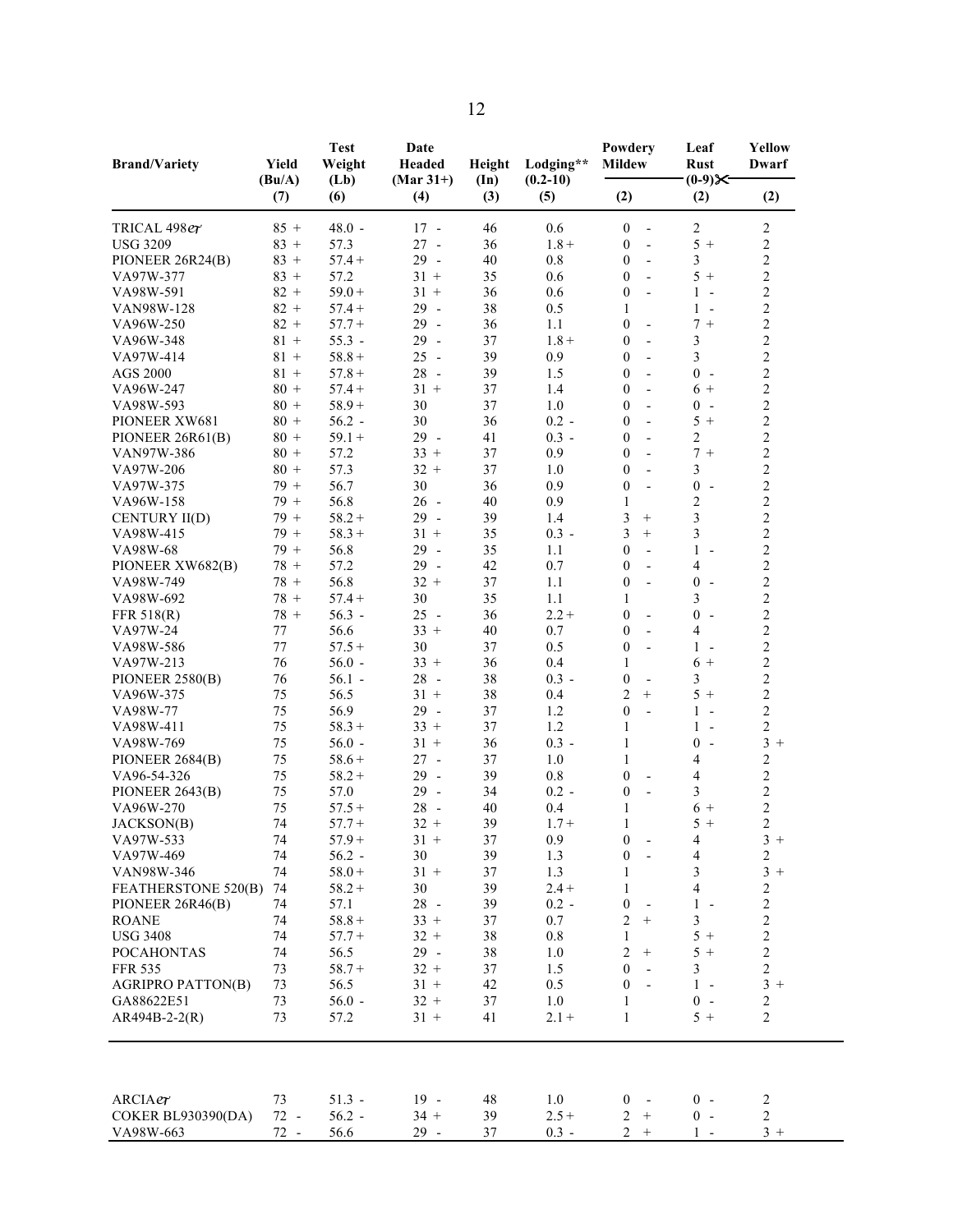| <b>COKER 9704(DA)</b>   | $71 -$ | $58.5+$  | 30     | 37           | 1.4     | 3<br>$^{+}$           |                | 2              |
|-------------------------|--------|----------|--------|--------------|---------|-----------------------|----------------|----------------|
| MADISON(B)              | $71 -$ | $55.5 -$ | $29 -$ | 40           | 1.2     | $\mathbf{I}$          | $5+$           | $\overline{2}$ |
| FFR 522(B)              | $71 -$ | $58.2 +$ | $29 -$ | 38           | 1.3     | 3<br>$^{+}$           | $0 -$          | $3 +$          |
| FFR 566(R)              | $71 -$ | $57.9+$  | $33 +$ | 40           | $0.3 -$ | $\theta$              | $1 -$          | $3+$           |
| VA96W-403WS             | $70 -$ | $55.2 -$ | $34 +$ | 41           | 0.8     |                       | 3              | 2              |
| <b>COKER 9835(DA)</b>   | $70 -$ | $56.2 -$ | 30     | 35           | 0.4     | 1                     | 4              | $\overline{2}$ |
| $AR584A-3-1(R)$         | $70 -$ | 56.8     | $31 +$ | 43           | $2.3 +$ | 2<br>$+$              | $0 -$          | $\overline{c}$ |
| HTW215(RT)              | $69 -$ | $56.0 -$ | $29 -$ | 38           | 1.2     | 3<br>$+$              | $7+$           | $\overline{2}$ |
| <b>MASSEY</b>           | $69 -$ | $57.4+$  | $29 -$ | 42           | $2.6 +$ |                       | $9+$           | $\overline{2}$ |
| KY89C-804-14-2(R)       | $68 -$ | $55.0 -$ | $32 +$ | 39           | $1.8 +$ | $\mathbf{I}$          | $6+$           | $\overline{c}$ |
| <b>AGRIPRO MASON(B)</b> | $68 -$ | $56.4 -$ | $28 -$ | 39           | 0.8     | 3<br>$^{+}$           | $0 -$          | $3+$           |
| <b>COKER 9663(DA)</b>   | $68 -$ | $57.7+$  | $29 -$ | 43           | 1.6     | 3<br>$^{+}$           | $0 -$          | 2              |
| GA90524E35(D)           | $67 -$ | $54.4 -$ | $27 -$ | 34           | $2.1 +$ | $\mathbf{I}$          | $0 -$          | $\overline{2}$ |
| GA901146E15(D)          | $65 -$ | $57.8+$  | $33 +$ | 39           | $0.3 -$ | $\overline{c}$<br>$+$ | $\overline{2}$ | $3+$           |
| $AR656-5-1(R)$          | $65 -$ | 56.7     | $34 +$ | 39           | 0.4     | $\overline{c}$<br>$+$ | 4              | $3+$           |
| HOFFMAN 95(D)           | $65 -$ | $58.2 +$ | $34 +$ | 39           | $0.3 -$ | 1                     | 3              | $4+$           |
| HTW275(RT)              | $64 -$ | $56.3 -$ | 30     | 37           | 0.6     | 3<br>$+$              | $\overline{2}$ | $\overline{2}$ |
| <b>FFR 555W(B)</b>      | $63 -$ | $55.3 -$ | $33 +$ | 38           | $0.3 -$ | 5<br>$+$              | $6+$           | $4+$           |
| <b>Test Average</b>     | 75     | 56.9     | 30     | 38           | 1.0     | 1                     | 3              | 2              |
| L.S.D. (0.05)           | 3      | 0.5      | 1      | $\mathsf{C}$ | 0.7     | 1                     | $\overline{2}$ |                |
| C.V.                    | 8      | 1.5      | 3      | 3            | ---     |                       |                |                |

\* Varieties are ordered by descending statewide averages. A plus or minus sign indicates a performance significantly above or below the test average. The number in parentheses below column headings indicates the number of locations on which data are based.

\*\* Belgian Lodging Scale = Area X Intensity X 0.2. Area = 1-10, where 1 is wheat unaffected and 10 is entire plot affected and Intensity=1-5, where 1 is wheat standing upright and 5 is wheat lying totally flat.

The 0-9 ratings indicate relative disease intensity where 0=none and 9=total plant infection.

 $e\tau$  Wheat/rye cross (triticale), not a wheat line.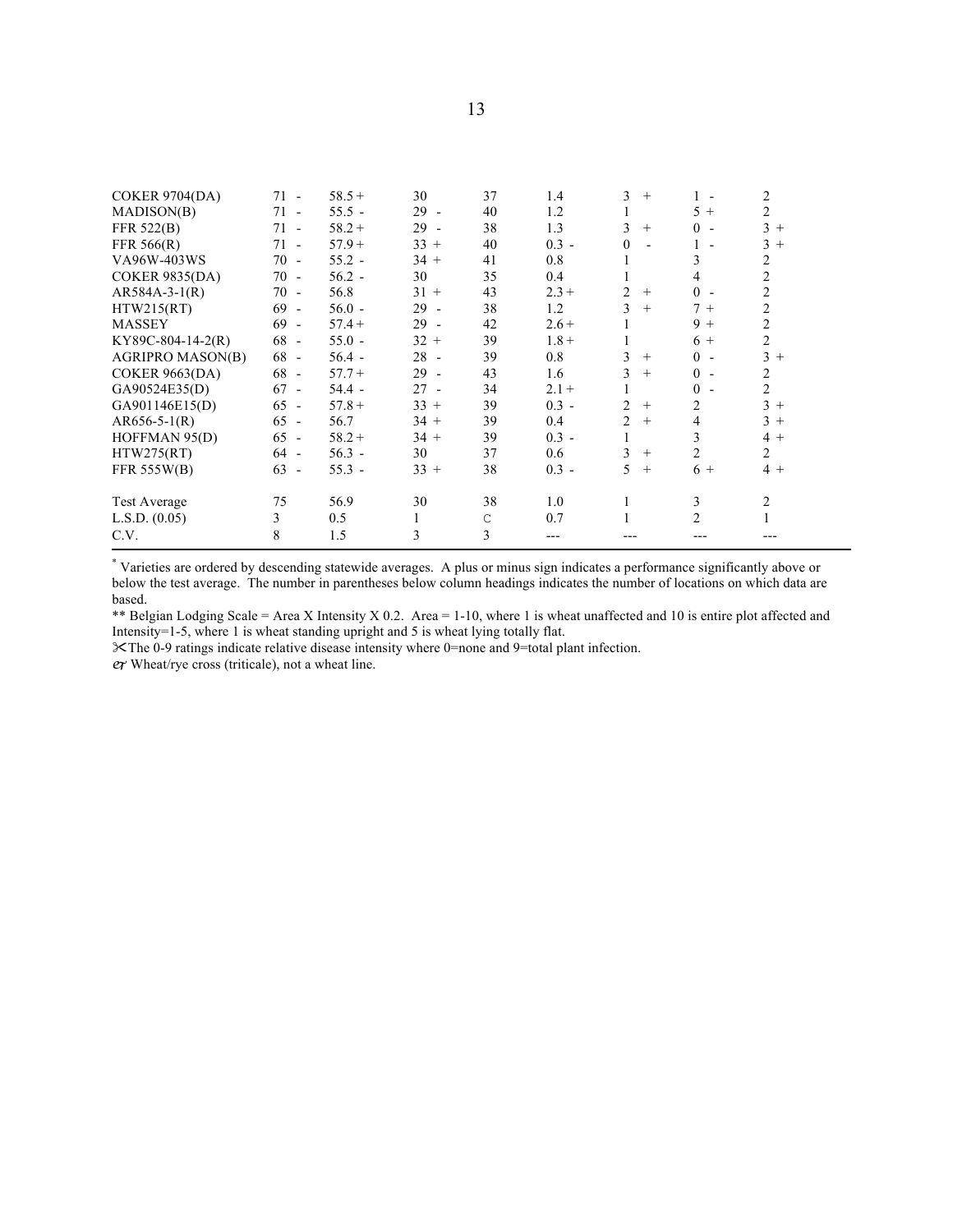# **WHEAT PLANTED NO-TILL INTO CORN STUBBLE**

Wheat was planted no-till into corn stubble on a field adjacent to the Eastern Virginia AREC near Warsaw. Cooperator, Charles Sanford, harvested his no-till corn and shredded the stalks. The soil is a Suffolk sandy loam. Seventy-one varieties/lines of wheat were planted into corn stubble with a Hege plot drill at 30 seeds/row foot on October 15, 1999. Fall fertilization of 30-80-100 was applied pre-plant followed by Roundup7 at 2qt/a. Harmony Extra7 was applied at 0.6 oz/a on December 17, 1999. Top-dressed fertilizer was applied at 25-0-0-3 on December 17, 1999, at 40-0-0-5 on February 25, 2000, and at 65-0-0-8 on March 25, 2000. Warrior T7 at 2 oz/a was applied April 24, 2000. Powdery mildew ratings were low on all varieties except FFR 555 and Pocahontas. Wheat spindle streak virus was very evident in the spring making the included ratings by Dr. Erik Stromberg possible. An excellent stand was obtained and the wheat grew well all season.

The best varieties for conventional tillage also tended to be near the top yielders when planted no-till into corn. The top-yielding released varieties when planted no-till into corn in 2000 were Agripro Patton (with Baytan7), USG 3209, Pioneer Brand 26R24 (with Baytan7), Century II, and Pioneer Brand 2684 (with Baytan7). Two-year yields show Pioneer Brand 26R61 (with Baytan7), USG 3209, Pioneer Brand 26R24 (with Baytan7), Madison, Massey, Pioneer Brand 2643 (with Baytan7), Pioneer Brand 2684 (with Baytan7) and Featherstone 520 (with Baytan7) to be among the top. When planting no-till into corn grain stubble, fusarium scab is a concern. Results from one year=s research by Dr. Carl Griffey=s group at Virginia Tech are shown in Table 11. The major two columns to evaluate are scab severity and scabby seeds. Top-yielding no-till varieties showing reduced infection from scab include USG 3209, Agripro Patton (B), and Massey. Pioneer Brand 26R24 is a top yielder, but scab infection levels were average. Pioneer Brand 2643 may not be a good variety to no-till into corn residue due to its short height, which generally increases incidence and possibly severity of scab. Roane has produced less than average yields in the no-till tests, but its resistance to severe scab infection may make it a good variety to grow when planting no-till into corn residue.

Wheat varieties that have excellent yield potential but may not be a good choice when no-tilling into corn residue include Jackson, Coker 9835, Pocahontas, USG 3408, Pioneer Brand 2580 and FFR 518. The wheat scab data in Table 11 are for only one year, but other experiments support the scab resistance ratings. Results may change as more information becomes available. Scab probability is not increased when no-tilling into soybean or cotton residue. However selection of varieties with good seedling vigor and preferably with resistance to wheat spindle streak virus (WSSV) could be important because no- till tends to make soils wetter during the winter which favors development of WSSV.

|                          | 3-year               | 2-year       | 1-year    | <b>Test</b> | Date         |                                |            | Wheat                      |  |
|--------------------------|----------------------|--------------|-----------|-------------|--------------|--------------------------------|------------|----------------------------|--|
| <b>Brand/Variety</b>     | <b>Average Yield</b> |              |           | Weight      | Headed       | Height                         | Lodging**  | <b>Spindle</b>             |  |
|                          |                      | (Bu/A)       |           | (Lb)        | $(Mar 31+)$  | $(\text{In})$                  | $(0.2-10)$ | <b>Streak</b> <sup>O</sup> |  |
| VA98W-591                |                      | ---          | $97 +$    | $60.5 +$    | 32<br>$+$    | $34 -$                         | 0.8        | R                          |  |
| VA97W-24                 | С                    | 81<br>$+$    | $97 +$    | 57.9        | 28           | $39 +$                         | 0.3        | R                          |  |
| VA97W-206                | ---                  | ---          | $96 +$    | 57.6        | 27           | 37                             | 0.4        | MS                         |  |
| VAN98W-128               | C                    | ---          | $96 +$    | 57.8        | 21<br>$\sim$ | 36                             | 0.3        | R                          |  |
| VA97W-213                | C                    | 78<br>$+$    | 95<br>$+$ | $57.2 -$    | 29<br>$+$    | 35<br>$\overline{\phantom{a}}$ | 0.2        | MS                         |  |
| VA96W-348                | 69<br>$^{+}$         | 82<br>$^{+}$ | $95 +$    | $56.2 -$    | 23           | 36                             | $4.8 +$    | R                          |  |
| VA96W-247                | $66 +$               | $80 +$       | $94 +$    | $58.9 +$    | 27           | 37                             | 2.2        | $\mathbb{R}$               |  |
| VA96W-158                | C                    | 77<br>$^{+}$ | $94 +$    | $56.1 -$    | 19<br>$\sim$ | $41 +$                         | 3.1        | MS                         |  |
| PIONEER XW681            | ---                  | ---          | 93<br>$+$ | 57.5        | 23           | $34 -$                         | 0.2        | S                          |  |
| VA96W-270                | ---                  | 78<br>$+$    | 93<br>$+$ | 58.0        | 22           | $40 +$                         | 1.4        | R                          |  |
| <b>AGRIPRO PATTON(B)</b> | $62 +$               | 69           | $92 +$    | 57.8        | 26           | $40 +$                         | 0.5        | $\mathbb{R}$               |  |
| VA96W-250                | $66 +$               | 78<br>$+$    | 92<br>$+$ | $58.8 +$    | 23           | 35<br>$\sim$                   | 2.2        | $\mathbb{R}$               |  |
| VAN97W-386               | C                    | C            | 92<br>$+$ | $59.3 +$    | 28           | 36                             | 1.2        | R                          |  |
| VAN98W-346               | C                    | ---          | 91<br>$+$ | $59.1 +$    | 26           | 37                             | 1.6        | R                          |  |
| VA96W-403WS              | $\mathsf{C}$         | 70           | 90        | 58.3        | $30 +$       | $41 +$                         | 0.4        | $\mathbb{R}$               |  |
| VA98W-663                | ---                  | ---          | 89        | 57.5        | 23           | 36                             | 0.2        | R                          |  |
| PIONEER 26R24(B)         | C                    | 72           | 89        | 58.4        | 24           | 37                             | 0.6        | S                          |  |
| VA98W-68                 | C                    | ---          | 88        | 58.0        | 25           | $33 -$                         | 1.8        | R                          |  |
| VA97W-375                |                      | 73           | 88        | 58.2        | 25           | $34 -$                         | 0.5        | $\mathbb{R}$               |  |
| <b>USG 3209</b>          | $62 +$               | 74           | 86        | $58.6 +$    | 24           | 36                             | 0.9        | $\mathbb{R}$               |  |

Table 9. Summary of performance of entries in the Virginia Tech No-Till Wheat Test at Warsaw, 1998, 1999, and 2000 harvests.\*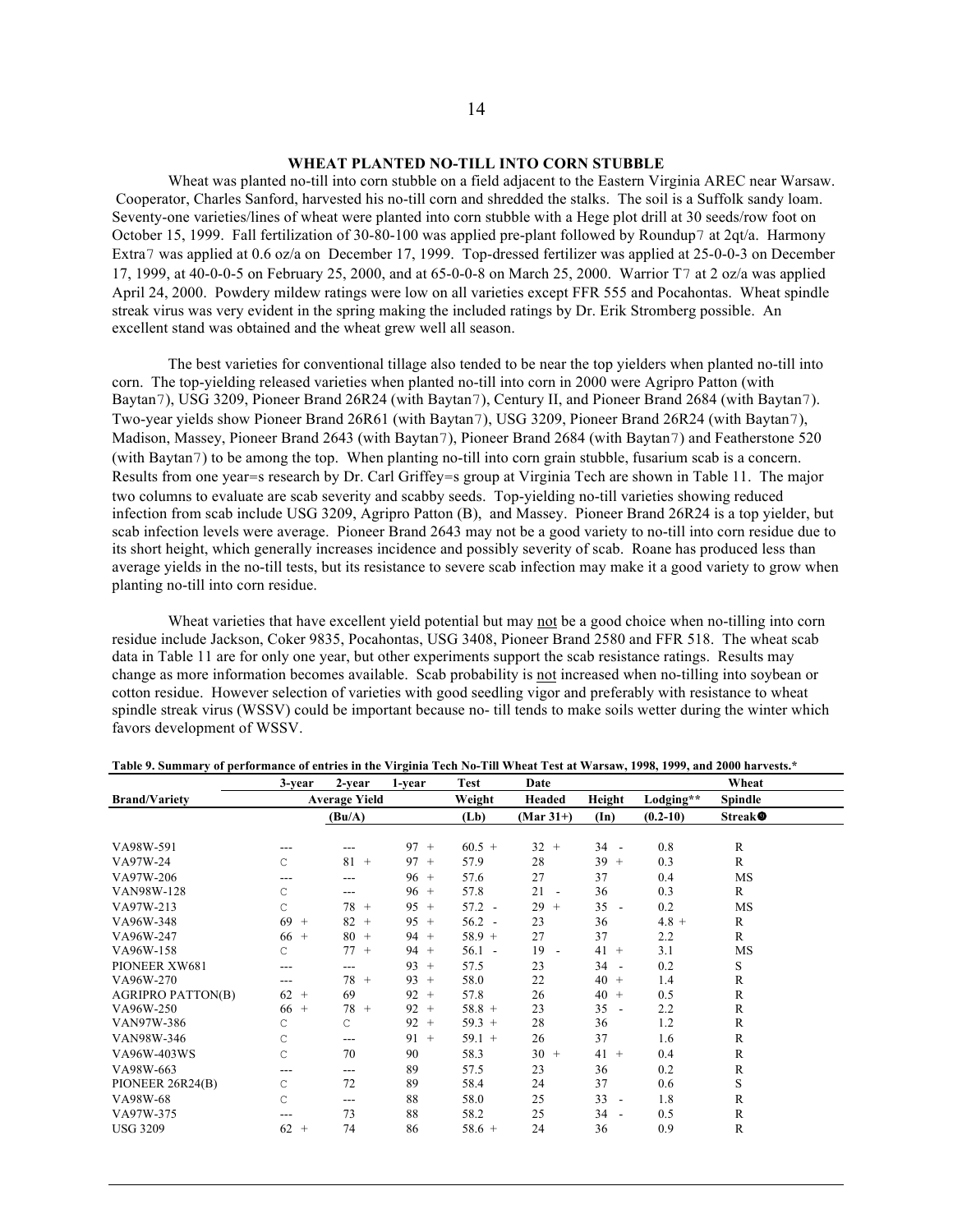| VA98W-77                  |                                |                                | 86                             | 58.0                             | 23                             | 37                             | 2.0     | R         |
|---------------------------|--------------------------------|--------------------------------|--------------------------------|----------------------------------|--------------------------------|--------------------------------|---------|-----------|
| VA98W-593                 | ---                            | ---                            | 86                             | $59.6 +$                         | $30 +$                         | 34<br>$\overline{\phantom{a}}$ | 0.8     | R         |
| VA97W-414                 | C                              | ---                            | 85                             | $59.5 +$                         | 21<br>$\overline{a}$           | 36                             | 1.0     | R         |
| VA98W-769                 | $\mathsf{C}$                   | ---                            | 85                             | 57.3<br>$\overline{\phantom{a}}$ | 27                             | 34<br>$\blacksquare$           | 0.2     | R         |
| <b>CENTURY II(D)</b>      | 56                             | 67                             | 84                             | $59.0 +$                         | 25                             | 35<br>$\sim$                   | 1.4     | S         |
| PIONEER 2684(B)           | 56                             | 71                             | 84                             | $59.0 +$                         | 20<br>$\sim$                   | 37                             | 1.6     | <b>MR</b> |
| $AR494B-2-2(R)$           | С                              | $\overline{a}$                 | 84                             | 58.0                             | 27                             | $42 +$                         | $4.9 +$ | R         |
| VA97W-377                 | ---                            | ---                            | 84                             | 58.4                             | 26                             | 33<br>$\overline{\phantom{a}}$ | 1.8     | R         |
| TRICAL 498 <i>e</i> r     | 68<br>$^{+}$                   | 76<br>$+$                      | 83                             | 49.3<br>$\sim$                   | 10<br>$\sim$                   | 43<br>$+$                      | 0.3     | R         |
| MADISON(B)                | 61                             | 72                             | 83                             | $56.1 -$                         | 21<br>$\overline{a}$           | 39<br>$+$                      | 1.6     | R         |
| <b>COKER 9663(DA)</b>     | 59                             | 69                             | 83                             | 58.4                             | 22                             | 41<br>$+$                      | 3.4     | <b>MR</b> |
| VA98W-749                 | $\overline{a}$                 | $---$                          | 83                             | 58.0                             | 27                             | 37                             | 1.3     | MR        |
| <b>FFR 555W(B)</b>        | 57                             | 72                             | 82                             | $56.4 -$                         | 27                             | 39<br>$+$                      | 0.2     | R         |
| VA97W-533                 | $\mathsf{C}$                   | 73                             | 81                             | $58.8 +$                         | 26                             | 35<br>$\sim$                   | 1.8     | <b>VS</b> |
| <b>FFR 535</b>            | $\mathsf{C}$                   | 67                             | 81                             | $59.5 +$                         | 28                             | 37                             | 1.8     | R         |
| $AR656-5-1(R)$            | C                              | ---                            | 81                             | 57.8                             | $32 +$                         | 38                             | 0.2     | MS        |
| PIONEER 2580(B)           | 54<br>$\blacksquare$           | 65                             | 81                             | $57.2 -$                         | 25                             | 37                             | 2.3     | VS        |
| PIONEER 26R46(B)          | 52<br>$\overline{\phantom{a}}$ | 68                             | 81                             | 57.8                             | 22                             | 38                             | 0.9     | <b>VS</b> |
| VA98W-415                 | C                              | ---                            | 81                             | $59.3 +$                         | 28                             | 34<br>$\sim$                   | 1.8     | R         |
| PIONEER 2643(B)           | 62<br>$\qquad \qquad +$        | 72                             | 81                             | 58.3                             | 25                             | 32<br>$\frac{1}{2}$            | 0.2     | MS        |
| VA96-54-326               | 62<br>$+$                      | 71                             | 80                             | $59.3 +$                         | 23                             | 37                             | 1.0     | R         |
| <b>MASSEY</b>             | 60                             | 72                             | 79                             | 58.0                             | 21<br>$\overline{\phantom{a}}$ | 43<br>$+$                      | 3.3     | R         |
| VA98W-411                 | $---$                          | $\overline{a}$                 | 79                             | $59.3 +$                         | 28                             | 35<br>$\overline{a}$           | 1.7     | R         |
| HTW215(RT)                | ---                            | 63<br>$\sim$                   | 78                             | 57.0<br>$\sim$                   | 27                             | 37                             | 0.3     | R         |
| VA98W-692                 | C                              | ---                            | 78                             | $58.9 +$                         | $31 +$                         | 34<br>$\sim$                   | 1.2     | MR        |
| PIONEER XW682(B)          | $\overline{a}$                 | ---                            | 78                             | 57.7                             | 24                             | 40<br>$+$                      | 0.2     | <b>VS</b> |
| FFR 522(B)                | 56                             | 63<br>$\overline{\phantom{a}}$ | 78                             | 58.4                             | 27                             | 37                             | $6.2 +$ | S         |
| GA88622E51                | C                              | ---                            | 77                             | $57.0 -$                         | 28                             | 36                             | 0.4     | R         |
| VA97W-469                 | $\mathsf{C}$                   | ---                            | 77                             | 57.5                             | 26                             | 37                             | 1.0     | R         |
| <b>COKER 9704(DA)</b>     | 59                             | 69                             | 76                             | $59.8 +$                         | 25                             | 36                             | 1.2     | R         |
| VA98W-586                 | $\mathsf{C}$                   | ---                            | 75                             | $58.6 +$                         | 30<br>$+$                      | 34<br>$\sim$                   | 0.4     | S         |
| PIONEER 26R61(B)          | 63<br>$^{+}$                   | 76<br>$+$                      | 75                             | $59.7 +$                         | 24                             | 41<br>$+$                      | 0.2     | R         |
| FEATHERSTONE 520(B)       | 59                             | 70                             | 74                             | 59.2                             | 27                             | 38                             | $4.2 +$ | MS        |
| VA96W-375                 | ---                            | ---                            | 74                             | 57.5                             | 29<br>$+$                      | 36                             | 0.3     | S         |
| <b>AGS 2000</b>           | C                              | 63<br>$\blacksquare$           | 74                             | 58.4                             | 21<br>$\overline{\phantom{a}}$ | 34<br>$\overline{\phantom{a}}$ | 3.2     | <b>VS</b> |
| <b>ROANE</b>              | 52<br>$\blacksquare$           | 63<br>$\overline{\phantom{a}}$ | 73                             | $60.0 +$                         | 30<br>$^{+}$                   | 35<br>$\overline{\phantom{a}}$ | 1.0     | S         |
| HOFFMAN 95(D)             | 51<br>$\overline{a}$           | 60<br>$\sim$                   | 73                             | $59.4 +$                         | 29<br>$^{+}$                   | 41<br>$\! + \!\!\!\!$          | 0.2     | R         |
| GA901146E15(D)            | ---                            | ---                            | 73                             | $58.8 +$                         | 29<br>$^{+}$                   | 40<br>$+$                      | 0.3     | R         |
| GA90524E35(D)             | $\overline{a}$                 | $\overline{a}$                 | 73                             | 54.8<br>$\sim$                   | 22                             | 32<br>$\overline{\phantom{a}}$ | 2.6     | S         |
| JACKSON(B)                | 55                             | 66                             | 73                             | $58.9 +$                         | 30<br>$+$                      | 39<br>$+$                      | 3.0     | MS        |
| <b>COKER BL930390(DA)</b> | ---                            | ---                            | 72                             | $56.8 -$                         | 28                             | 38                             | $7.0 +$ | R         |
| HTW275(RT)                | $\mathsf{C}$                   | ---                            | 72                             | 57.1<br>$\sim$                   | 32<br>$+$                      | 36                             | 0.7     | R         |
| ARCIA <i>e</i> t          | C                              | 68                             | 70<br>$\blacksquare$           | 52.3<br>$\overline{\phantom{a}}$ | 14<br>$\sim$                   | 47<br>$+$                      | 0.2     | R         |
| <b>USG 3408</b>           | 52<br>$\overline{\phantom{a}}$ | 60<br>$\sim$                   | 70<br>$\overline{a}$           | $58.7 +$                         | 29<br>$+$                      | 37                             | 0.2     | S         |
| KY89C-804-14-2(R)         | ---                            | ---                            | 70<br>$\overline{\phantom{a}}$ | 56.5<br>$\sim$                   | 26                             | 38                             | $4.3 +$ | R         |
| FFR 566(R)                | 52<br>$\blacksquare$           | 62<br>$\blacksquare$           | 70<br>$\overline{\phantom{a}}$ | $58.9 +$                         | 30<br>$^{+}$                   | 40<br>$+$                      | 0.2     | MS        |
| <b>COKER 9835(DA)</b>     | 54<br>$\overline{\phantom{a}}$ | 67                             | 70<br>$\overline{\phantom{a}}$ | 56.8<br>$\overline{\phantom{a}}$ | 25                             | 34<br>$\overline{\phantom{a}}$ | 2.4     | MR        |
| FFR 518(R)                | 57                             | 65                             | 70<br>$\overline{\phantom{a}}$ | $55.9 -$                         | 18<br>$\overline{\phantom{a}}$ | 35<br>$\overline{\phantom{a}}$ | $4.8 +$ | S         |
| <b>POCAHONTAS</b>         | 51<br>$\overline{\phantom{a}}$ | 55<br>$\overline{\phantom{a}}$ | 69<br>$\overline{\phantom{a}}$ | 57.3<br>$\overline{\phantom{a}}$ | 25                             | 36                             | 0.8     | VS        |
| AR584A-3-1(R)             | $\overline{a}$                 | ---                            | 67<br>$\overline{\phantom{a}}$ | 56.2<br>$\sim$                   | 24                             | 42<br>$+$                      | $7.2 +$ | S         |
| <b>AGRIPRO MASON(B)</b>   | 53<br>$\overline{\phantom{a}}$ | 59<br>$\sim$                   | 62<br>$\overline{\phantom{a}}$ | $57.0 -$                         | 21<br>$\overline{\phantom{a}}$ | 39<br>$+$                      | 0.8     | S         |
| <b>Test Average</b>       | 58                             | 70                             | 81                             | 57.9                             | 25                             | 37                             | 1.      |           |
| L.S.D. (0.05)             | 4                              | 6                              | 10                             | 0.6                              | $\overline{4}$                 | $\overline{c}$                 | 1.9     |           |
| C.V.                      | 8                              | 7                              | 6                              | 0.6                              | 8                              | $\overline{c}$                 | $---$   |           |
|                           |                                |                                |                                |                                  |                                |                                |         |           |

\* Varieties are ordered by descending statewide one-year averages. A plus or minus sign indicates a performance significantly above or below the test average. The number in parentheses below column headings indicates the number of locations on which data are based. There are four replications at each location.

\*\* Belgian Lodging Scale = Area X Intensity X 0.2. Area = 1-10, where 1 is barley unaffected and 10 is entire plot affected and Intensity=1-5, where 1 is barley standing upright and 5 is barley lying totally flat.

Wheat/rye cross (triticale), not a wheat line.

 Wheat spindle streak virus ratings are R=resistant, MR=moderately resistant, MS=moderately susceptible, S=susceptible, and VS=very susceptible. Ratings performed by Dr. Erik Stromberg, Extension Plant Pathologist at VA Tech.

15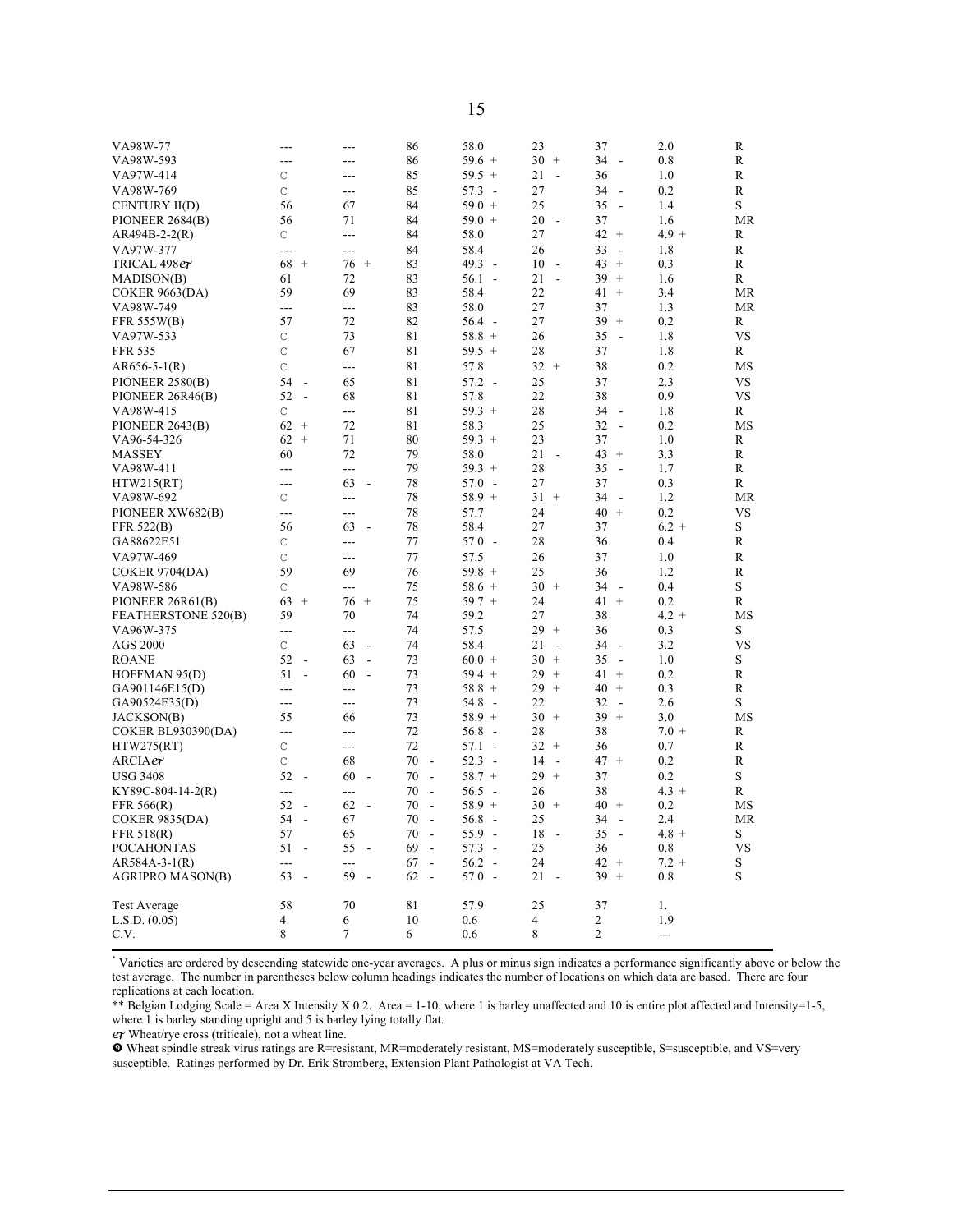#### **EVALUATION OF FUNGICIDE/VARIETY INTERACTIONS**

The response of wheat varieties to foliar fungicides at heading varies based on the level of disease present. One of the primary factors affecting disease levels is genetic resistance to diseases such as powdery mildew, leaf rust, tan spot, septoria, etc. These trials were initiated in 1999 to evaluate the genetic yield potential of current wheat varieties when foliar diseases are uncontrolled compared to fungicide treatment at heading. In 1999 (data not shown), yield changes over locations related to Tilt7 application ranged from no difference to 12 bu/acre depending on variety. In 1999, the response to Tilt7 application over varieties averaged a high of 11 bu/acre at Warsaw, 4 bu/acre at Blacksburg, and no yield change at Painter.

In contrast, the wetter spring of 2000 resulted in higher yields on all released varieties when seed treatments and fungicide were applied. The yield response to Baytan7 and Gaucho7 and Tilt7 at heading increased yields over varieties by 16 bu/a at Blacksburg, 13 bu/a at Painter and 9 bu/a at Warsaw. Individual varietal responses to treatments was as low as 4 bu/a for HTW275 to over 15 bu/a increases for Pioneer Brand 26R24, Pioneer Brand 26R46, Pioneer Brand 2580, USG 3408, Coker 9835, FFR 522 FFR 535, Pocahontas and FFR 555.

Benefits of Baytan7 seed treatment for powdery mildew control and Gaucho7 seed treatment for aphid B BYD control are well documented. Varieties such as FFR 555 that are susceptible to powdery mildew and BYD can benefit greatly by seed treatment as shown by a 19 bu/a increase. At high yield potential any variety that has powdery mildew on the upper two leaves is likely to produce higher yields when appropriate fungicides are applied.

In general, the top-yielding varieties were the same when fungicides and Gaucho7 seed treatment were applied as in the normal state test.

|                   | Blacksburg         |                      |         | Warsaw       |         | Painter   | Statewide Average |                      |  |
|-------------------|--------------------|----------------------|---------|--------------|---------|-----------|-------------------|----------------------|--|
| Brand/Variety     | Treated** Standard |                      | Treated | Standard     | Treated | Standard  | Treated           | Standard             |  |
|                   |                    |                      |         | -bu/acre-    |         |           |                   |                      |  |
| VA96W-250         | $111 +$            | 94<br>$+$            | $104 +$ | 100<br>$+$   | $109 +$ | 87        | $108 +$           | 94<br>$+$            |  |
| VA97W-377         | $111 +$            | 86                   | $104 +$ | 97<br>$^{+}$ | $105 +$ | 88        | $107 +$           | 90<br>$+$            |  |
| TRICAL 498er      | 97                 | 82                   | $115 +$ | 96<br>$+$    | 102     | 87        | $105 +$           | 88                   |  |
| PIONEER 26R24(B)  | $111 +$            | 96<br>$+$            | 98      | 86           | $106 +$ | 86        | $105 +$           | 89<br>$+$            |  |
| <b>VAN98W-128</b> | $109 +$            | 82                   | $108 +$ | 86           | 97      | 86        | $105 +$           | 85                   |  |
| VA97W-24          | 104                | 93<br>$+$            | $110 +$ | 94<br>$+$    | 100     | 84        | $105 +$           | 91<br>$+$            |  |
| VA97W-206         | $109 +$            | 98<br>$+$            | $104 +$ | 97<br>$+$    | 97      | 79        | $103 +$           | 91<br>$+$            |  |
| VA97W-213         | $117 +$            | 89                   | $100 +$ | 92           | 90      | 73        | $103 +$           | 85                   |  |
| VAN97W-386        | $109 +$            | 90                   | 98      | 97<br>$+$    | 101     | 91<br>$+$ | $103 +$           | 93<br>$+$            |  |
| VA96W-247         | 106                | 93<br>$+$            | 98      | 91           | 102     | 87        | $102 +$           | 91<br>$+$            |  |
| PIONEER XW681     | $108 +$            | 91                   | 96      | 83           | 98      | 81        | 101               | 85                   |  |
| VA96W-158         | 102                | 93<br>$+$            | $102 +$ | 94<br>$+$    | 98      | 94<br>$+$ | 101               | 94<br>$+$            |  |
| <b>USG 3209</b>   | $108 +$            | 91                   | 97      | 96<br>$+$    | 94      | 85        | 100               | 91<br>$+$            |  |
| PIONEER 26R46(B)  | $108 +$            | 84                   | 97      | 72           | 95      | 77        | 100               | 77                   |  |
| VA97W-414         | 103                | 90                   | 92      | 90           | 101     | 85        | 99                | 88                   |  |
| VA96W-348         | 103                | 88                   | 98      | 94<br>$+$    | 97      | 90<br>$+$ | 99                | 91<br>$+$            |  |
| PIONEER XW682(B)  | 102                | 80                   | 88      | 80           | 101     | 84        | 97                | 81                   |  |
| CENTURY II(D)     | 101                | 86                   | 94      | 96<br>$+$    | 96      | 87        | 97                | 88                   |  |
| VA98W-593         | 96                 | 80                   | $101 +$ | 92           | 92      | 87        | 97                | 86                   |  |
| <b>AGS 2000</b>   | 107                | 95<br>$+$            | 94      | 78           | 90      | 88        | 97                | 87                   |  |
| VA98W-749         | 99                 | 79                   | 98      | 97<br>$+$    | 90      | 80        | 96                | 85                   |  |
| GA901146E15(D)    | 106                | 65<br>$\overline{a}$ | 91      | 71           | 90      | 73        | 96                | 70<br>$\blacksquare$ |  |
| VA98W-769         | 94                 | 86                   | 97      | 83           | 94      | 80        | 95                | 83                   |  |
| PIONEER 2580(B)   | $108 +$            | 89                   | 86      | 76           | 91      | 73        | 95                | 80                   |  |
| VA98W-692         | 107                | 92                   | 88      | 87           | 91      | 77        | 95                | 86                   |  |

|         | Table 10. Yield performance of entries in the Virginia Tech Wheat Test, 2000 harvest (bu/acre), treated versus untreated |  |  |  |
|---------|--------------------------------------------------------------------------------------------------------------------------|--|--|--|
| plots.* |                                                                                                                          |  |  |  |